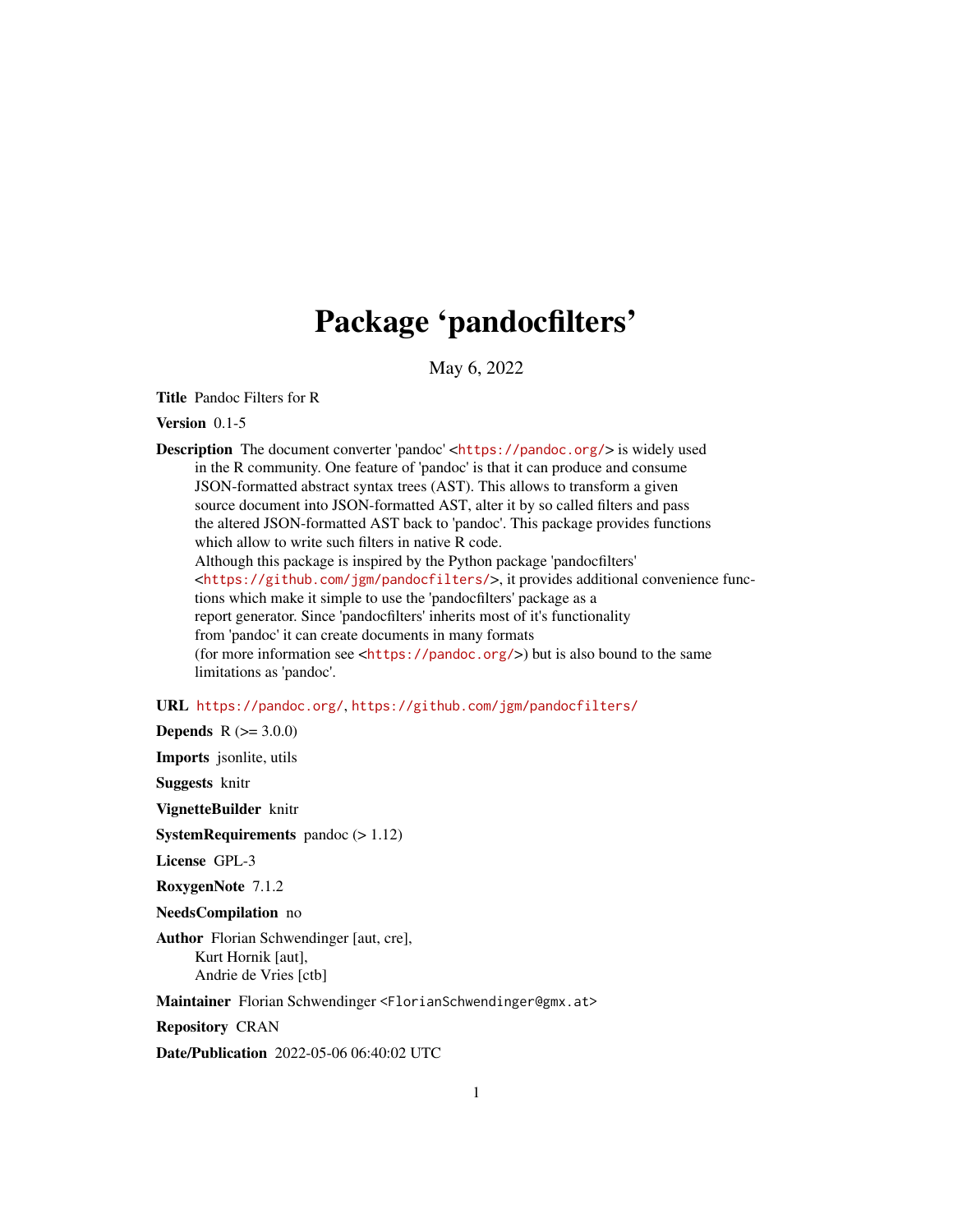# R topics documented:

|                                                                                                                  | 3              |
|------------------------------------------------------------------------------------------------------------------|----------------|
|                                                                                                                  | 3              |
|                                                                                                                  | $\overline{4}$ |
| Attr                                                                                                             | $\overline{4}$ |
|                                                                                                                  | 5              |
|                                                                                                                  | 5              |
|                                                                                                                  | 6              |
|                                                                                                                  | 6              |
|                                                                                                                  | $\overline{7}$ |
| Cite                                                                                                             | $\overline{7}$ |
|                                                                                                                  | 8              |
|                                                                                                                  | 8              |
|                                                                                                                  | 9              |
|                                                                                                                  | 9              |
| Div                                                                                                              | 10             |
|                                                                                                                  | 10             |
|                                                                                                                  | 12             |
|                                                                                                                  | 12             |
|                                                                                                                  | 13             |
|                                                                                                                  | 13             |
| $get\_pandoc\_version \dots \dots \dots \dots \dots \dots \dots \dots \dots \dots \dots \dots \dots \dots \dots$ | 13             |
|                                                                                                                  | 14             |
|                                                                                                                  | 14             |
|                                                                                                                  |                |
|                                                                                                                  | 15             |
|                                                                                                                  | 15             |
|                                                                                                                  | 16             |
|                                                                                                                  | 16             |
|                                                                                                                  | 17             |
|                                                                                                                  | 17             |
|                                                                                                                  | 18             |
|                                                                                                                  | 18             |
|                                                                                                                  | 19             |
|                                                                                                                  | 19             |
|                                                                                                                  | 20             |
|                                                                                                                  | 20             |
|                                                                                                                  | 21             |
|                                                                                                                  | 21             |
|                                                                                                                  | 22             |
| set pandoc path                                                                                                  | 22             |
|                                                                                                                  | 23             |
|                                                                                                                  | 23             |
| Space                                                                                                            | 23             |
|                                                                                                                  | 24             |
|                                                                                                                  | 24             |
|                                                                                                                  | 25             |
|                                                                                                                  | 25             |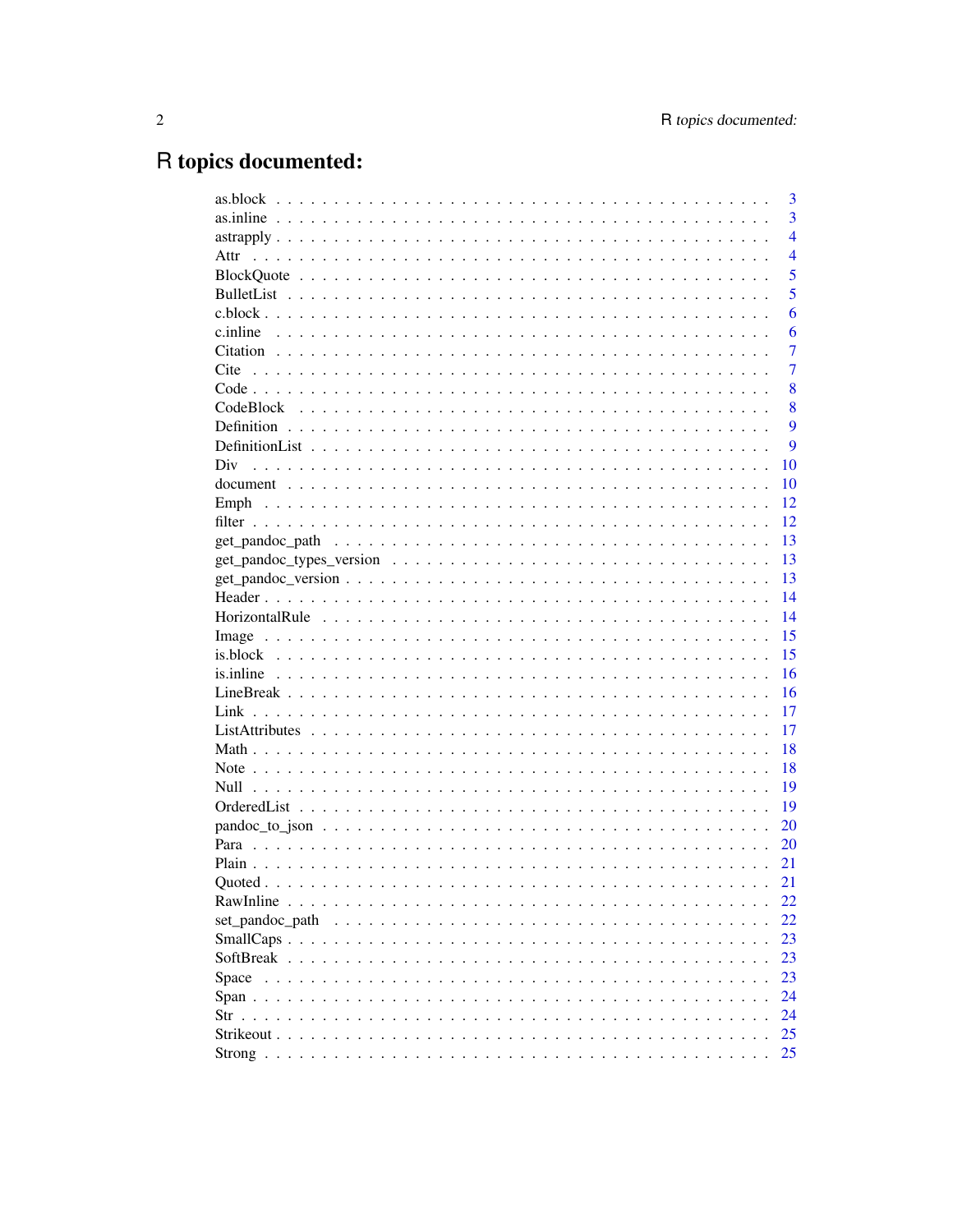#### <span id="page-2-0"></span>as.block 3

| Index |  |  |  |  |  |  |  |  |  |  |  |  |  |  |  |  |  |  |  |
|-------|--|--|--|--|--|--|--|--|--|--|--|--|--|--|--|--|--|--|--|
|       |  |  |  |  |  |  |  |  |  |  |  |  |  |  |  |  |  |  |  |
|       |  |  |  |  |  |  |  |  |  |  |  |  |  |  |  |  |  |  |  |
|       |  |  |  |  |  |  |  |  |  |  |  |  |  |  |  |  |  |  |  |
|       |  |  |  |  |  |  |  |  |  |  |  |  |  |  |  |  |  |  |  |
|       |  |  |  |  |  |  |  |  |  |  |  |  |  |  |  |  |  |  |  |

as.block *Block Objects*

#### Description

In pandoc "block" objects are used as container for "inline" objects and to give them specific roles. Objects of the classes "NULL" and "character" can be coerced to "block".

#### Usage

as.block(x)

#### Arguments

x an object of type "NULL" or "character" or "block".

#### Value

an object of class "block".

#### Examples

```
as.block("some text")
as.block(NULL)
```
as.inline *Inline Objects*

#### Description

Objects of the classes "NULL" and "character" can be coerced to "inline".

#### Usage

as.inline(x)

#### Arguments

x an object of type "NULL", "character" or "inline".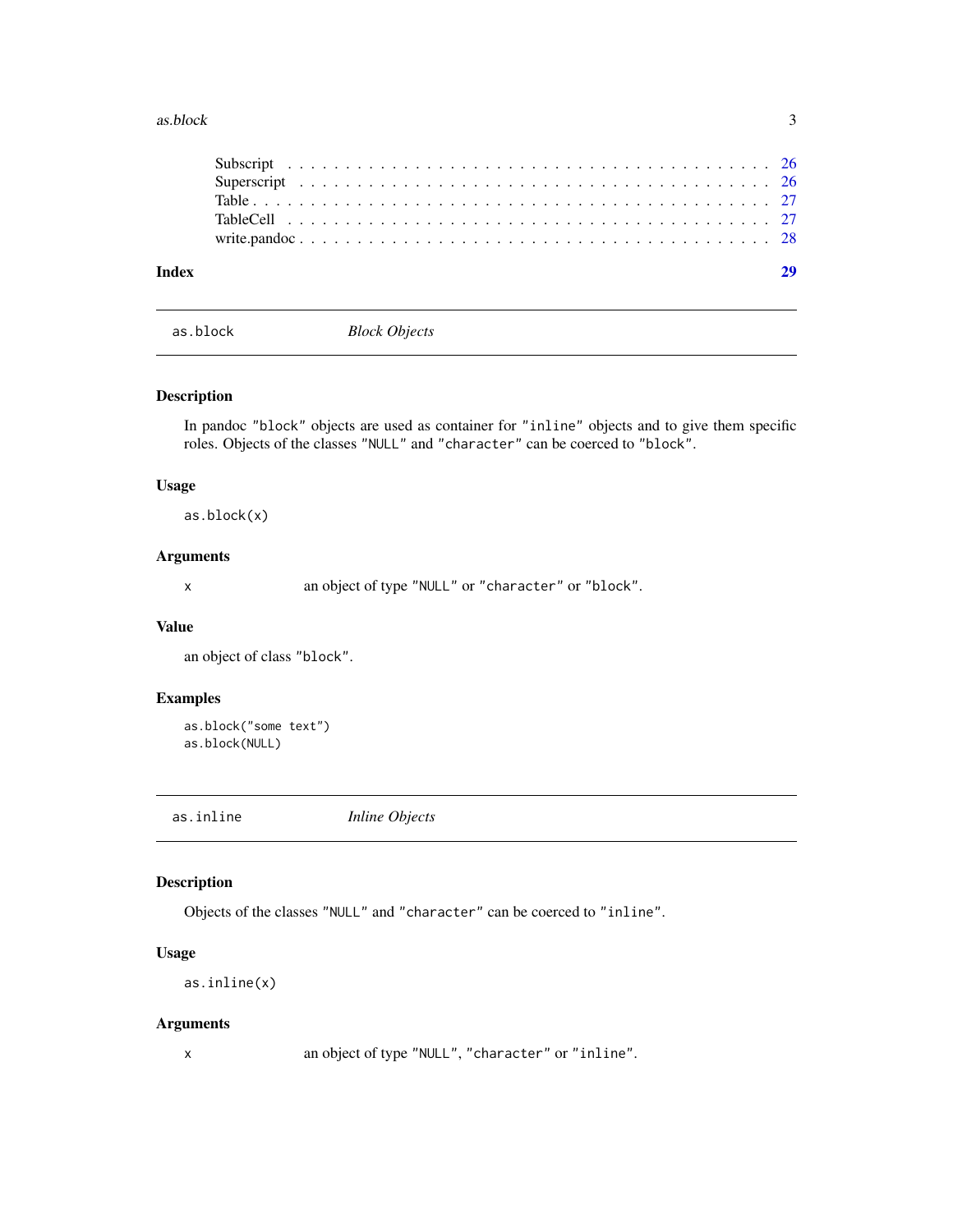# <span id="page-3-0"></span>Value

an object of class "inline".

#### Examples

```
as.inline("some text")
as.inline(NULL)
```
astrapply *Apply a Function on a AST*

# Description

Apply the function FUN on the abstract syntax tree (AST) obtained from pandoc.

#### Usage

astrapply(x, FUN, ...)

#### Arguments

| $\mathsf{x}$      | a list representing the AST obtained from pandoc. |
|-------------------|---------------------------------------------------|
| <b>FUN</b>        | the function to be applied to the AST.            |
| $\cdot\cdot\cdot$ | optional arguments to FUN.                        |

#### Value

A list containing the modified AST.

Attr *Attributes*

#### Description

A constructor for pandoc attributes.

#### Usage

Attr(identifier = "", classes = character(), key\_val\_pairs = list())

# Arguments

| identifier | a character string                                |
|------------|---------------------------------------------------|
| classes    | a character giving the classes                    |
|            | key_val_pairs a list of tuple of type "character" |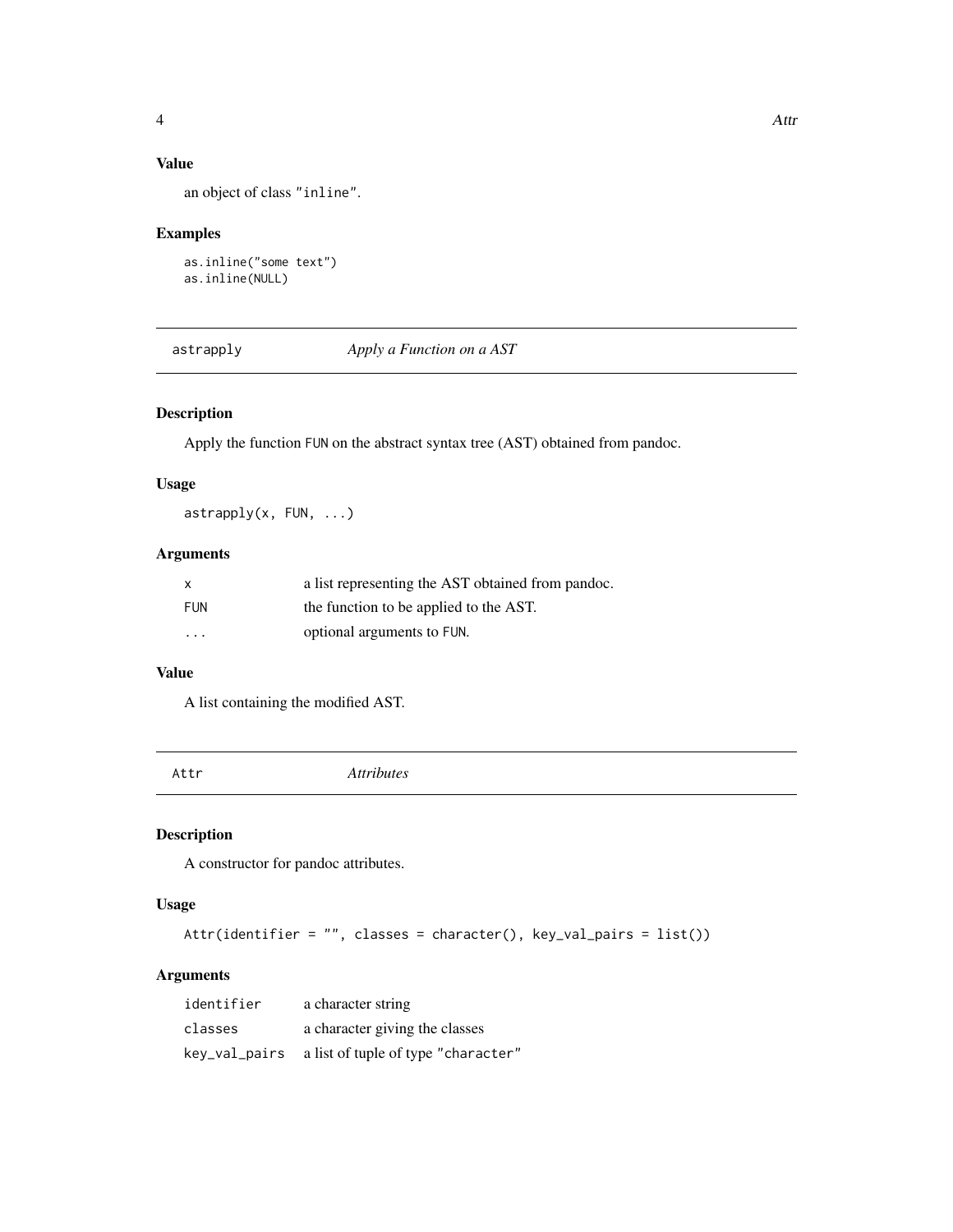# <span id="page-4-0"></span>BlockQuote 5

#### Examples

```
Attr("A", c("B", "C"), list(c("D", "E")))
```
<span id="page-4-1"></span>BlockQuote *Block Quote*

#### Description

Constructs a block object of type "BlockQuote".

#### Usage

BlockQuote(blocks)

#### Arguments

blocks a block object or list of block objects

#### Examples

BlockQuote(Plain("Hello R!"))

<span id="page-4-2"></span>BulletList *Bullet List*

# Description

Constructs a block object of type "BulletList".

#### Usage

BulletList(llblocks)

#### Arguments

llblocks a list of lists of blocks

#### Examples

```
bullet_1 <- Plain("A")
bullet_2 <- Plain(Str("B"))
bullet_3 <- list(Plain(list(Str("C"))))
BulletList(list(bullet_1, bullet_2, bullet_3))
```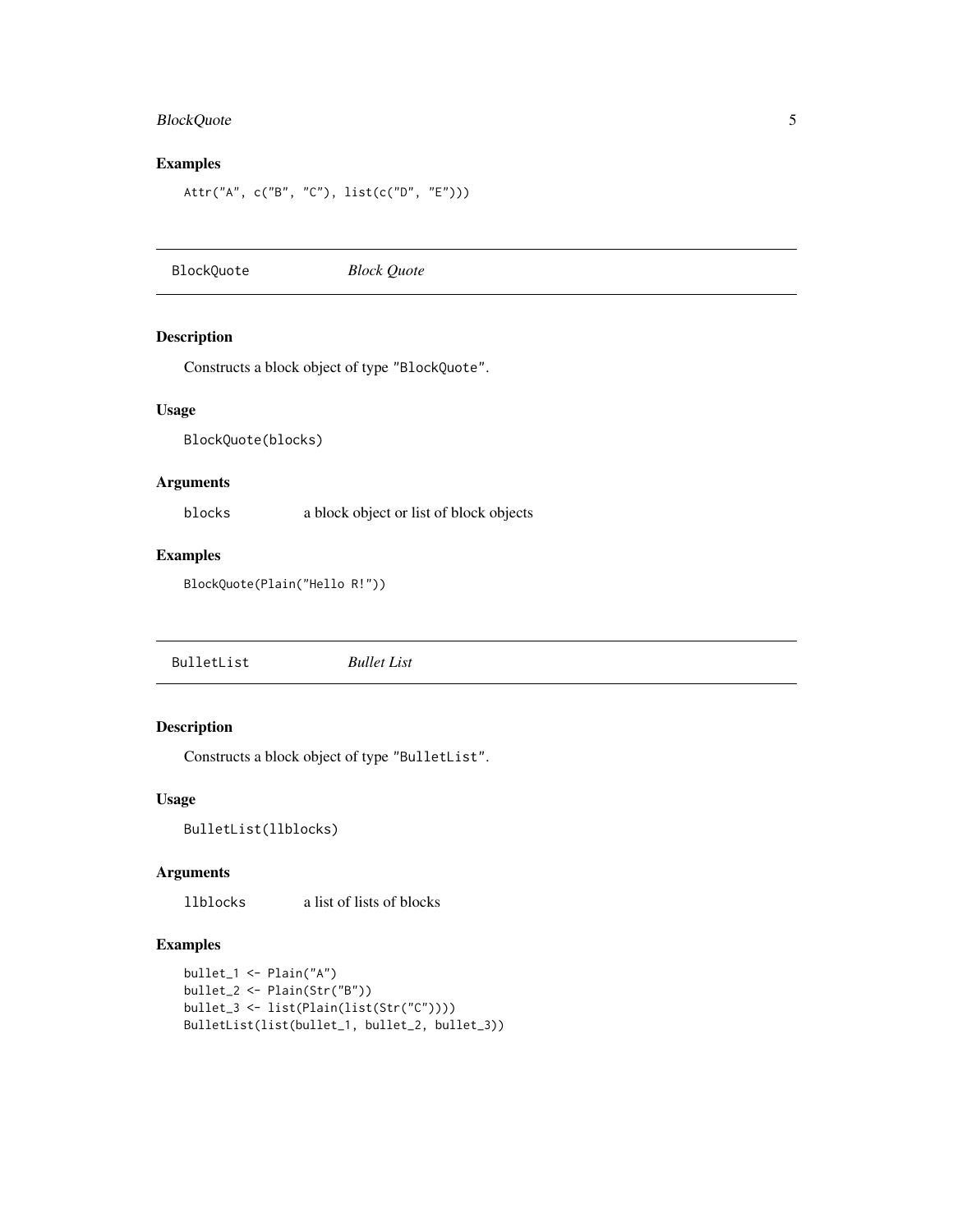<span id="page-5-0"></span>

Objects of class "block" can be combined by using the generic default method "c" (combine).

#### Usage

## S3 method for class 'block'  $c(\ldots)$ 

#### Arguments

... objects to be concatenated.

#### Value

an list of "block" objects.

#### Examples

```
c(Header( "R Basics" ), Header("What is R?", level=2),
Plain(c(Emph("R"), Space(), "is a system for ", Strong("statistical computation"))))
```
c.inline *Combine Inline Objects*

### Description

Objects of class "inline" can be combined by using the generic default method "c" (combine).

#### Usage

## S3 method for class 'inline'  $c(\ldots)$ 

#### Arguments

... objects to be concatenated.

#### Value

an list of "inline" objects.

#### Examples

c(Str("some"), Strong("text"))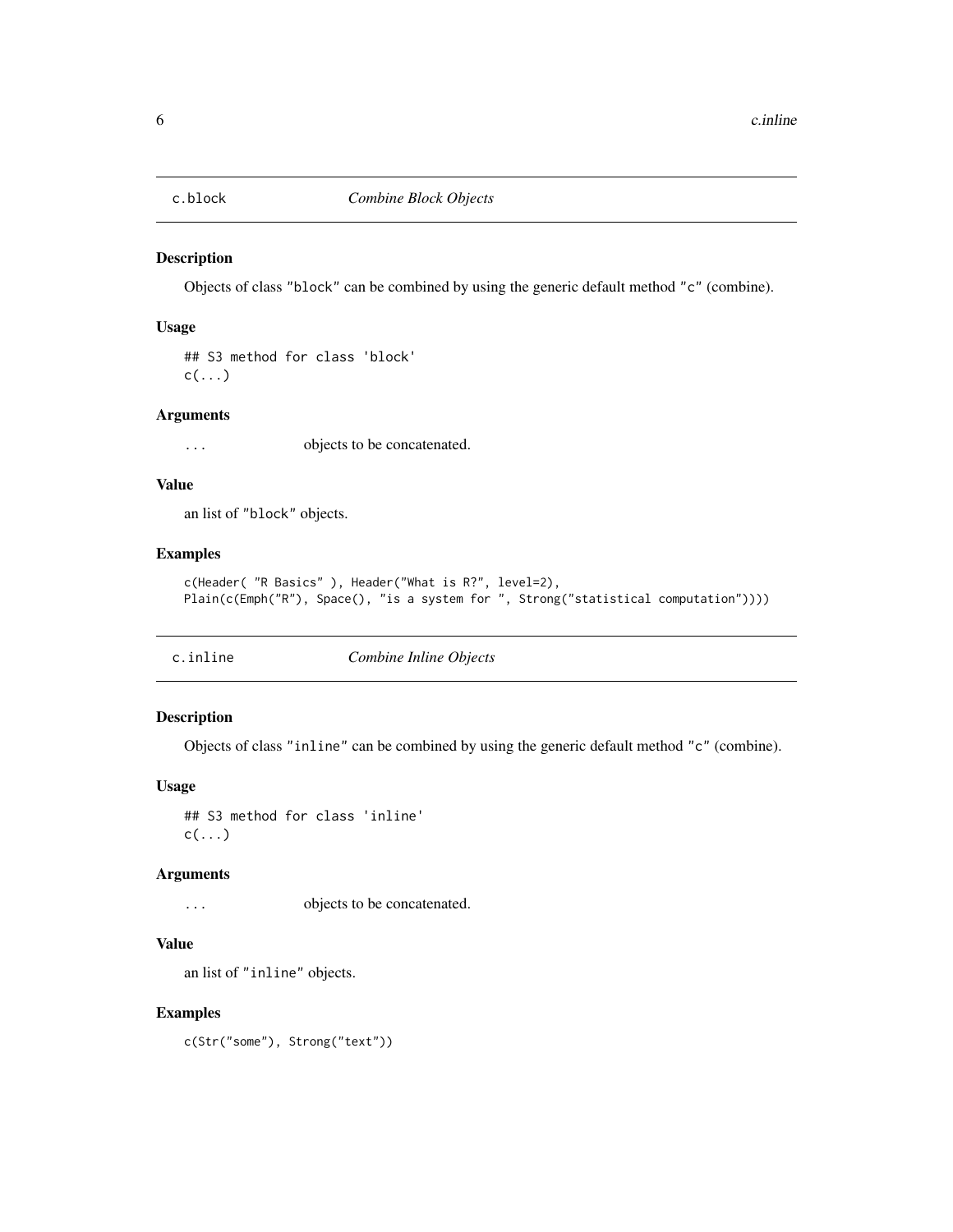<span id="page-6-0"></span>Citation *Citation*

#### Description

Constructs an object of type "Citation".

# Usage

```
Citation(
  suffix,
  id,
  note_num = 0L,
  mode = "AuthorInText",
  prefix = list(),hash = 0L\mathcal{L}
```
# Arguments

| suffix   | a inline object or list of inline objects                                                                                  |
|----------|----------------------------------------------------------------------------------------------------------------------------|
| id       | a character string (not visible in the text)                                                                               |
| note_num | an integer                                                                                                                 |
| mode     | a character string giving the citation mode, possible values are "AuthorInText",<br>"SuppressAuthor" and "NormalCitation". |
| prefix   | a inline object or list of inline objects                                                                                  |
| hash     | an integer                                                                                                                 |
|          |                                                                                                                            |

Cite *Citation*

#### Description

Constructs an inline object of type "Cite".

# Usage

Cite(citation, x)

# Arguments

| citation | an object of type "Citation"                |
|----------|---------------------------------------------|
|          | a inline object or a list of inline objects |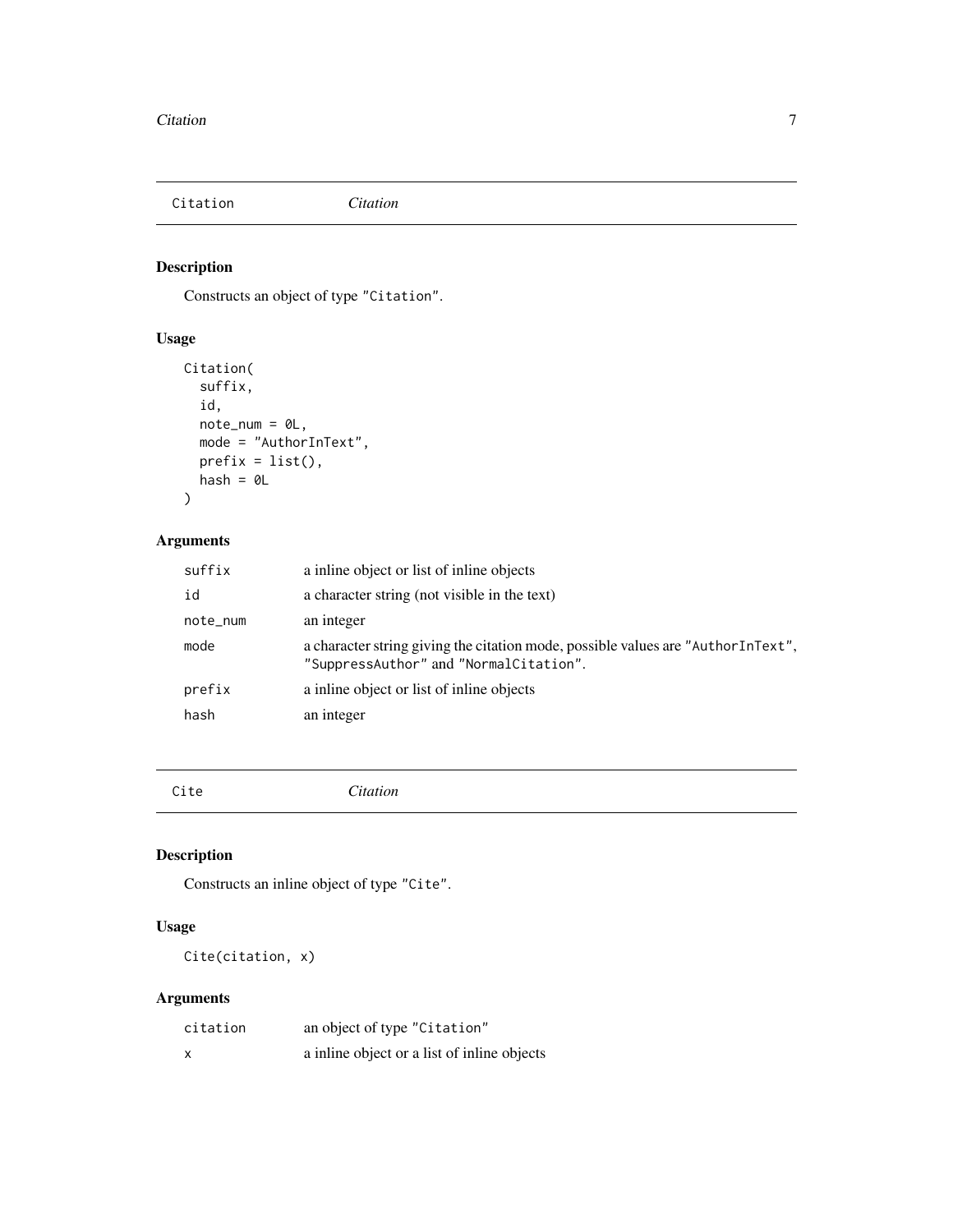#### Examples

```
ci <- Citation(suffix=list(Str("Suffix_1")),
              id="Citation_ID_1", prefix=list(Str("Prefix_1")))
Cite(ci, Str("some text"))
```
Code *Inline Code*

#### Description

Constructs an inline object of type "Code".

#### Usage

```
Code(code, name = "", language = NULL, line_numbers = FALSE, start_from = 1)
```
#### Arguments

| code         | a character string giving the inline code                             |
|--------------|-----------------------------------------------------------------------|
| name         | an optional character string giving the name of the inline code chunk |
| language     | an optional character string giving the programming language          |
| line_numbers | a logical which controls if line numbers should be used               |
| start_from   | an integer giving the first line number                               |

#### Examples

Code("lm(hello ~ world)", "my\_r\_inline\_code", "R", TRUE, 0) Code("lm(hello ~ world)")

CodeBlock *Code Block*

#### Description

Constructs a block object of type "CodeBlock".

#### Usage

CodeBlock(attr, code)

#### Arguments

| attr | an object of type "Attr"                       |
|------|------------------------------------------------|
| code | a character string containing the source code. |

<span id="page-7-0"></span>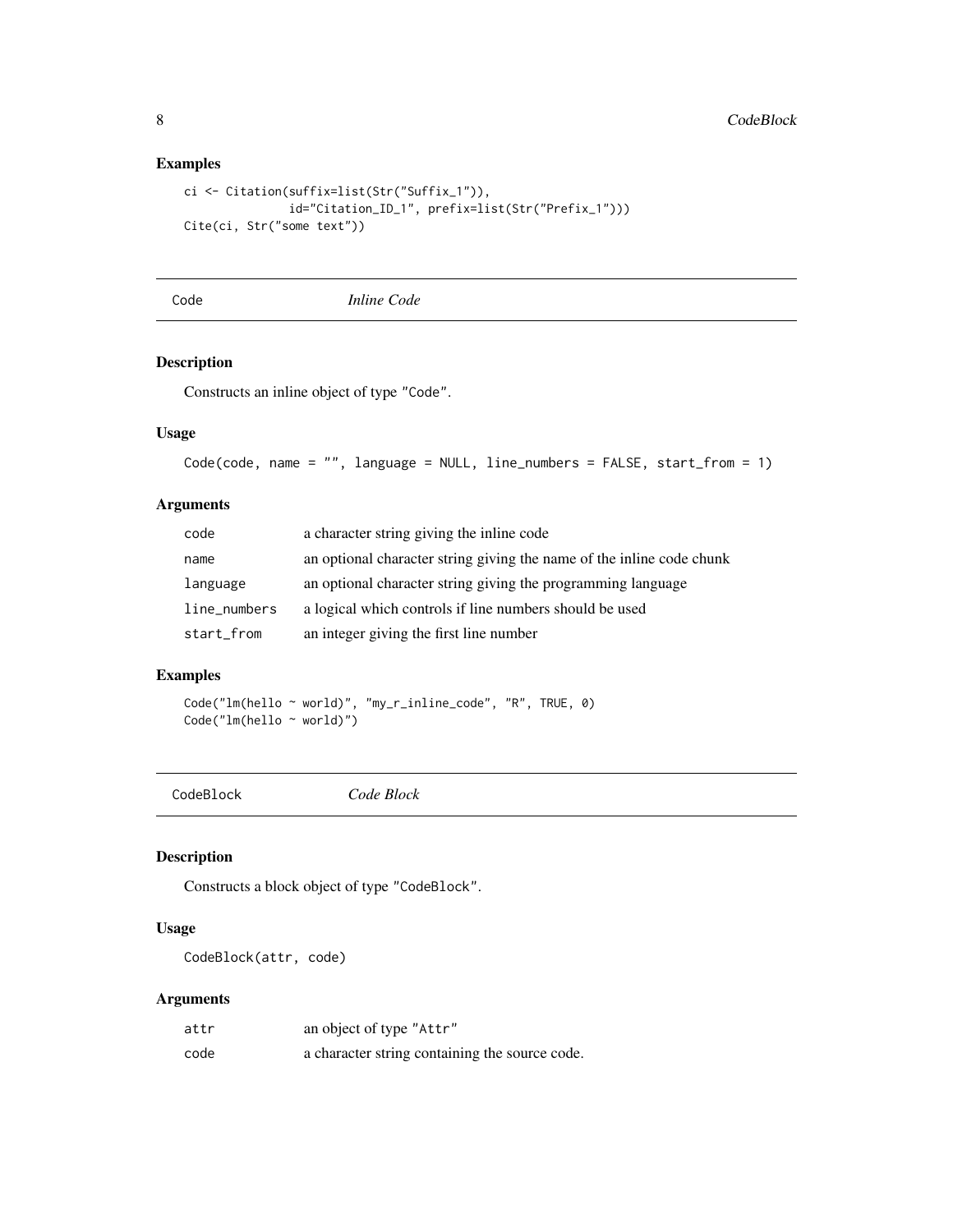#### <span id="page-8-0"></span>Definition **Definition** 9

#### Examples

```
attr <- Attr("id", "Programming Language", list(c("key", "value")))
code <- "x <- 3\nprint('Hello R!')"
CodeBlock(attr, code)
```
Definition *Definition*

#### Description

Constructs a Definition which can be used as an element of a "DefinitionList".

#### Usage

Definition(key, value)

#### **Arguments**

| kev   | a inline object or list of inline objects |
|-------|-------------------------------------------|
| value | a block object or list of block objects   |

#### Examples

Definition("some key", Plain("some value"))

<span id="page-8-1"></span>DefinitionList *Definition List*

#### Description

Constructs a block object of type "DefinitionList".

#### Usage

```
DefinitionList(x)
```
#### Arguments

x a list of key value pairs, the key is a list of "inline" objects and the values are a list of lists of objects of type "block".

#### Details

In the pandoc API [https://johnmacfarlane.net/BayHac2014/doc/pandoc-types/Text-Pando](https://johnmacfarlane.net/BayHac2014/doc/pandoc-types/Text-Pandoc-Definition.html)c-Definition. [html](https://johnmacfarlane.net/BayHac2014/doc/pandoc-types/Text-Pandoc-Definition.html) the DefinitionList is described as follows, each list item is a pair consisting of a term (a list of "inline" objects) and one or more definitions (each a list of blocks).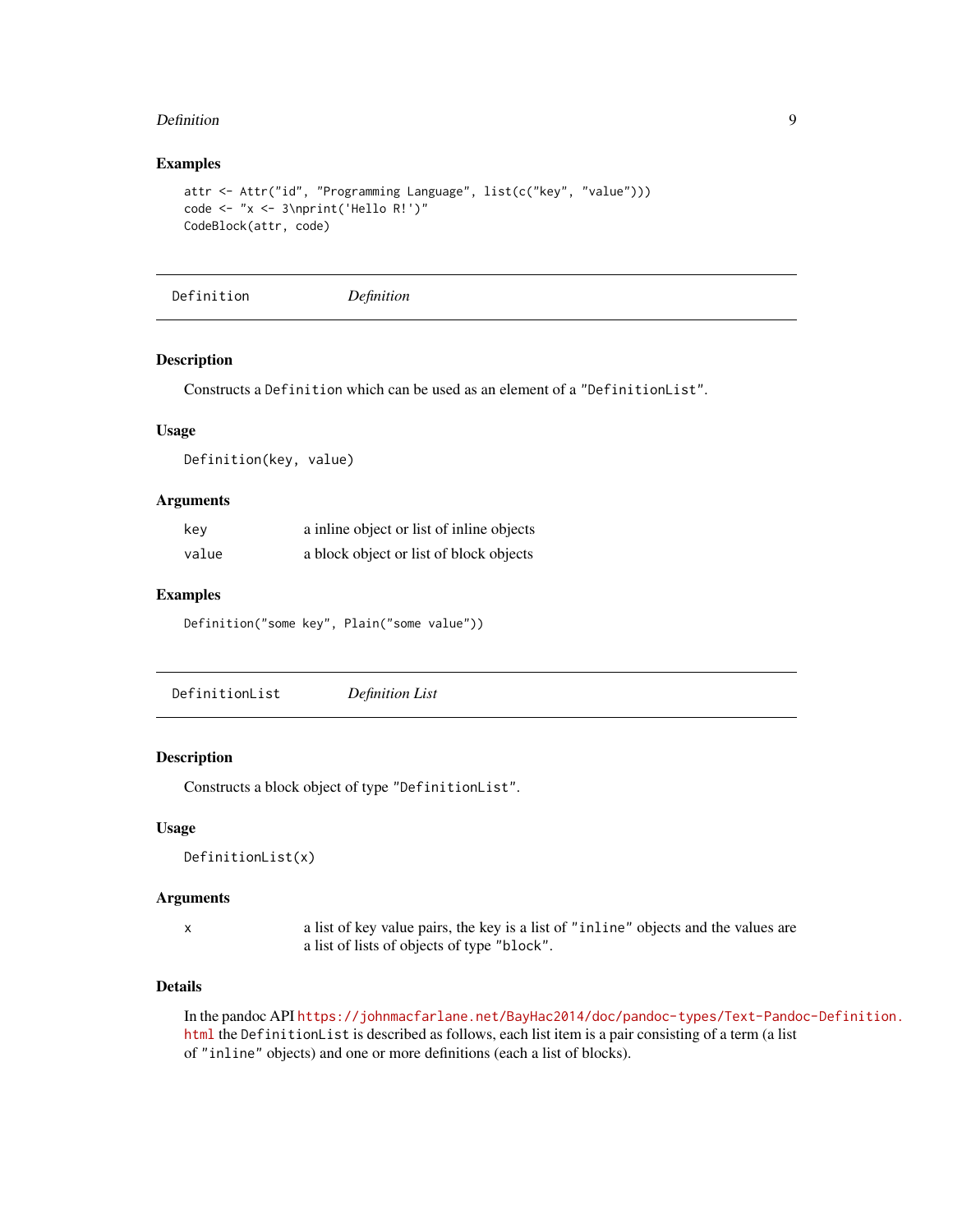# Examples

```
key <- list(Str("key"))
value <- list(list(Plain(list(Str("value")))))
DefinitionList(list(list(key, value), Definition("some key", Plain("some value"))))
```
#### <span id="page-9-1"></span>Div *Generic Block Container with Attributes*

#### Description

Constructs a block object of type "Div".

#### Usage

Div(blocks, attr = Attr())

#### Arguments

| blocks | a block object or list of block objects |
|--------|-----------------------------------------|
| attr   | an object of type "Attr"                |

#### Examples

blocks <- Plain("Hello R!") Div(blocks)

document *Create a new Document*

# Description

Constructs an object of type "document".

#### Usage

document()

<span id="page-9-0"></span>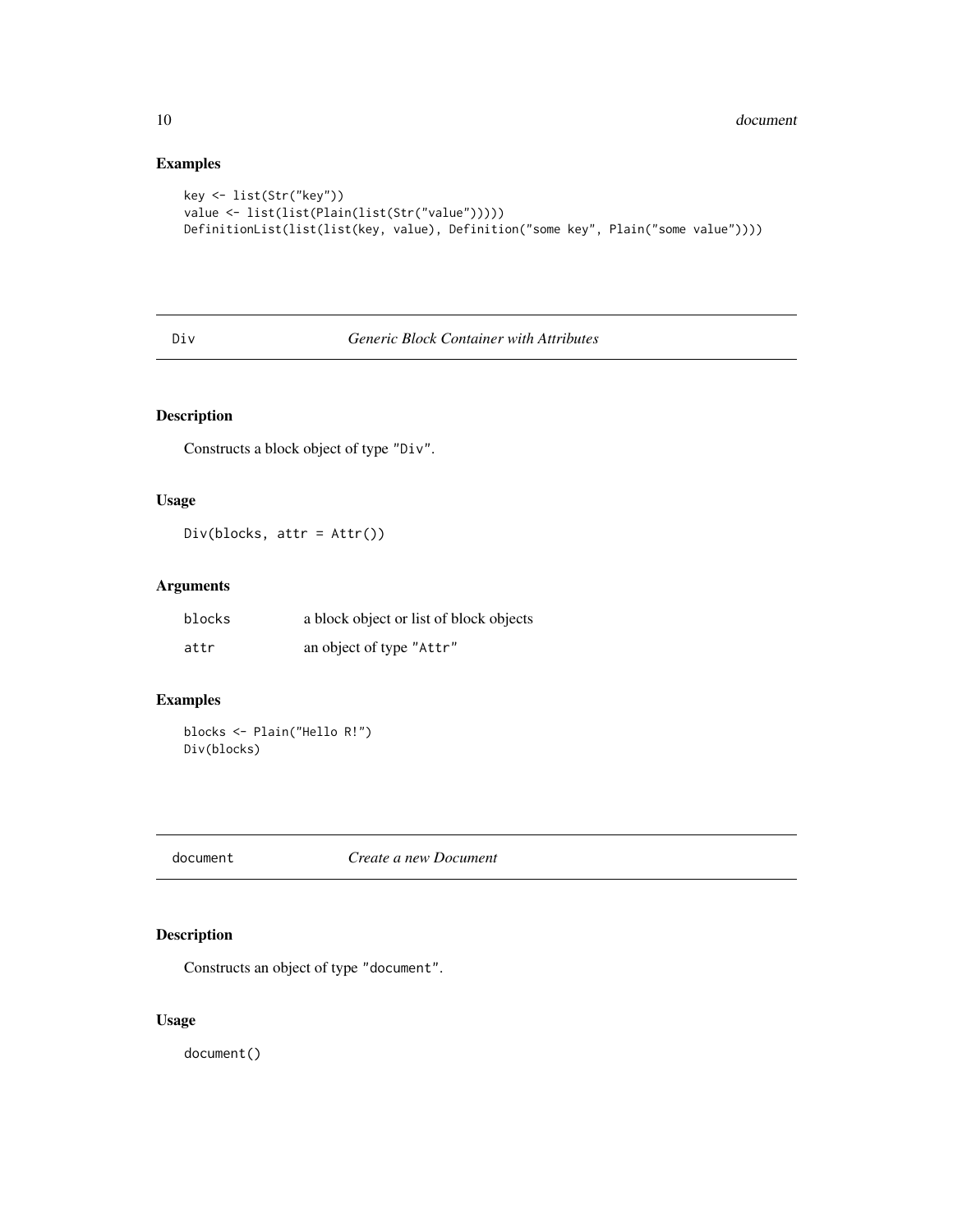#### <span id="page-10-0"></span>document and the contract of the contract of the contract of the contract of the contract of the contract of the contract of the contract of the contract of the contract of the contract of the contract of the contract of t

#### Details

Each document has the following methods:

• to\_json()

*Description*

Returns the JSON representation of the document.

- write(con, format="markdown", writer=write.pandoc)
	- *Description*

Write the JSON-formatted AST to a connection.

- *Arguments*
	- con a connection object or a character string to which the document is written
	- format a character string giving the format (e.g. "latex", "html")
	- writer an optional writer function, see [write.pandoc](#page-27-1)

*Note*

Any function with the three arguments x, con and format can be used as writer function.

 $\bullet$  append $(x)$ 

*Description*

Append a new block to the document.

*Arguments*

x a block object or list of block objects

• append\_plain(x)

For more information about the arguments see [Plain.](#page-20-1)

• append\_para(x)

For more information about the arguments see [Para.](#page-19-1)

• append\_code\_block(attr, code)

For more information about the arguments see [CodeBlock.](#page-7-1)

• append\_block\_quote(blocks)

For more information about the arguments see [BlockQuote.](#page-4-1)

• append\_ordered\_list(lattr, lblocks)

For more information about the arguments see [OrderedList.](#page-18-1)

• append\_bullet\_list(lblocks)

For more information about the arguments see [BulletList.](#page-4-2)

• append\_definition\_list(x)

For more information about the arguments see [DefinitionList.](#page-8-1)

• append\_header(x, level=1L, attr=Attr())

For more information about the arguments see [Header.](#page-13-1)

• append\_horizontal\_rule()

For more information about the arguments see [HorizontalRule.](#page-13-2)

• append\_table(rows, col\_names=NULL, aligns=NULL, col\_width=NULL, caption=list())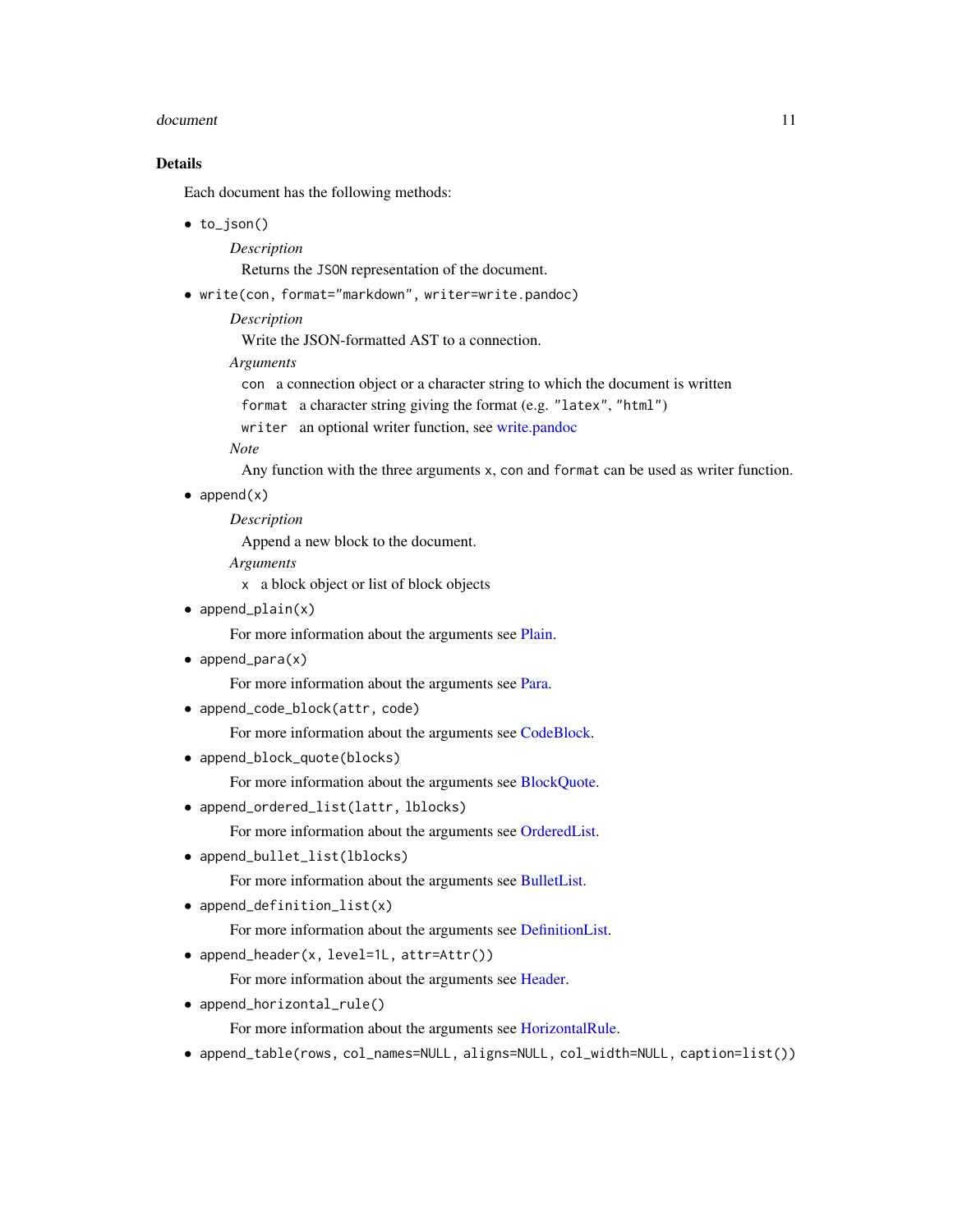For more information about the arguments see [Table.](#page-26-1)

<span id="page-11-0"></span>• append\_div(blocks, attr)

For more information about the arguments see [Div.](#page-9-1)

• append\_null()

For more information about the arguments see [Null.](#page-18-2)

#### Emphasized Text

#### Description

Constructs an inline object of type "Emph".

#### Usage

Emph(x)

#### Arguments

x a inline object or a list of inline objects

#### Examples

Emph("emphasize")

filter *Filter JSON-formatted AST.*

#### Description

Apply a filter on the JSON-formatted abstract syntax tree (AST).

#### Usage

```
filter(FUN, \ldots, input = stdin(), output = stdout())
```
#### Arguments

| <b>FUN</b> | the function to be applied on the AST.                                                   |
|------------|------------------------------------------------------------------------------------------|
| $\ddots$   | optional arguments to FUN.                                                               |
| input      | a connection object or a character string from which the JSON-formatted AST<br>is read.  |
| output     | a connection object or a character string to which the JSON-formatted AST is<br>written. |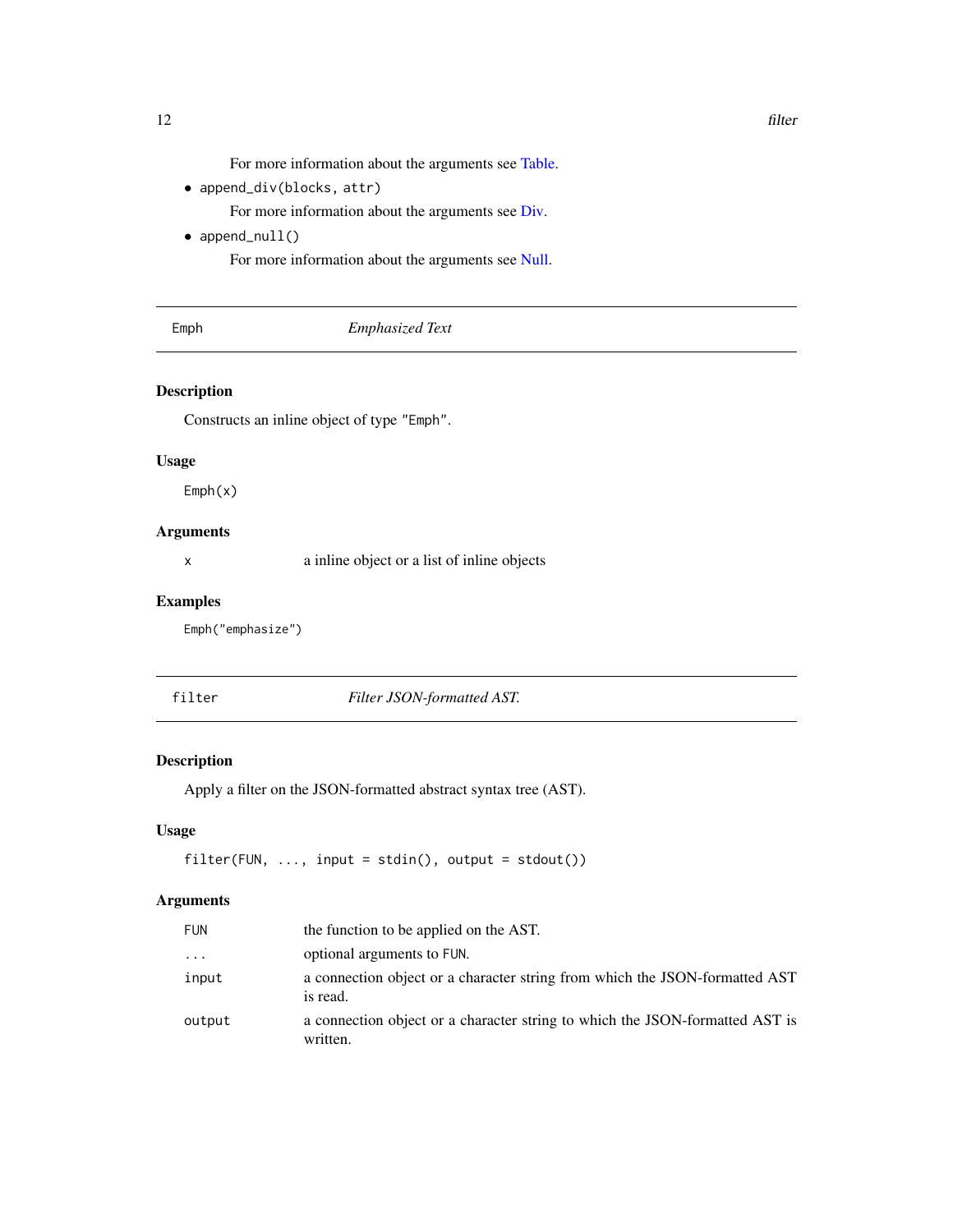<span id="page-12-0"></span>get\_pandoc\_path *Get Pandoc Path*

#### Description

Get the path of pandoc.

#### Usage

get\_pandoc\_path()

get\_pandoc\_types\_version

*Get Pandoc-Types Version*

## Description

Get the version of pandoc-types.

#### Usage

```
get_pandoc_types_version(type = c("numeric", "character"))
```
#### Arguments

type **a** character giving the type of the return value.

#### Examples

get\_pandoc\_types\_version()

get\_pandoc\_version *Get Pandoc Version*

#### Description

Get the version of pandoc.

# Usage

```
get_pandoc_version(type = c("numeric", "character"))
```
#### Arguments

type a character giving the type of the return value.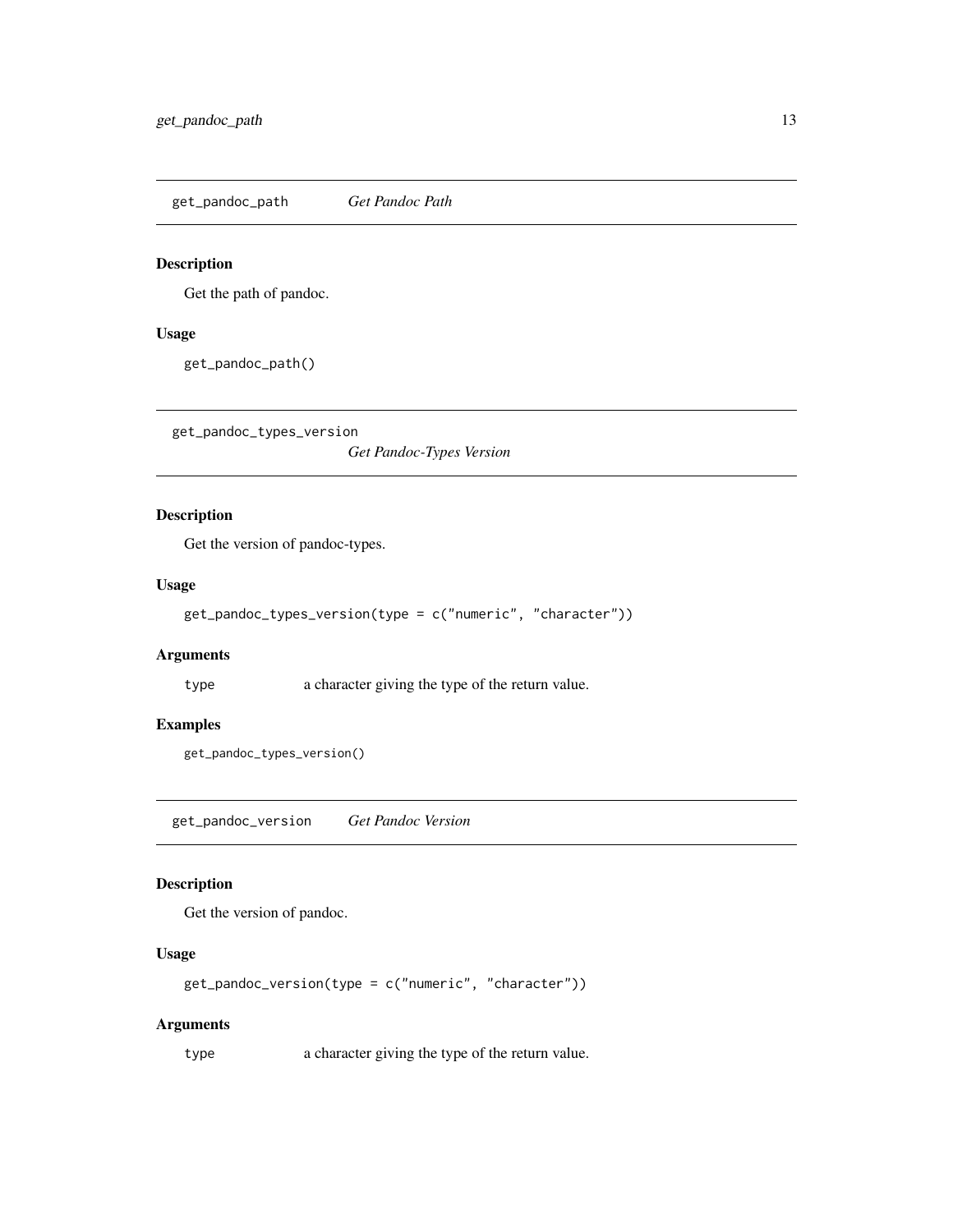# <span id="page-13-0"></span>Examples

```
get_pandoc_version()
```
<span id="page-13-1"></span>Header *Header*

# Description

Constructs a block object of type "Header".

#### Usage

Header(x, level =  $1L$ , attr =  $Attr()$ )

# Arguments

| x     | a inline object or a list of inline objects |
|-------|---------------------------------------------|
| level | an integer giving the level                 |
| attr  | an object of type "Attr"                    |

#### Examples

Header("My Header")

<span id="page-13-2"></span>HorizontalRule *Horizontal Rule*

# Description

Constructs a block object of type "HorizontalRule".

#### Usage

HorizontalRule()

# Examples

HorizontalRule()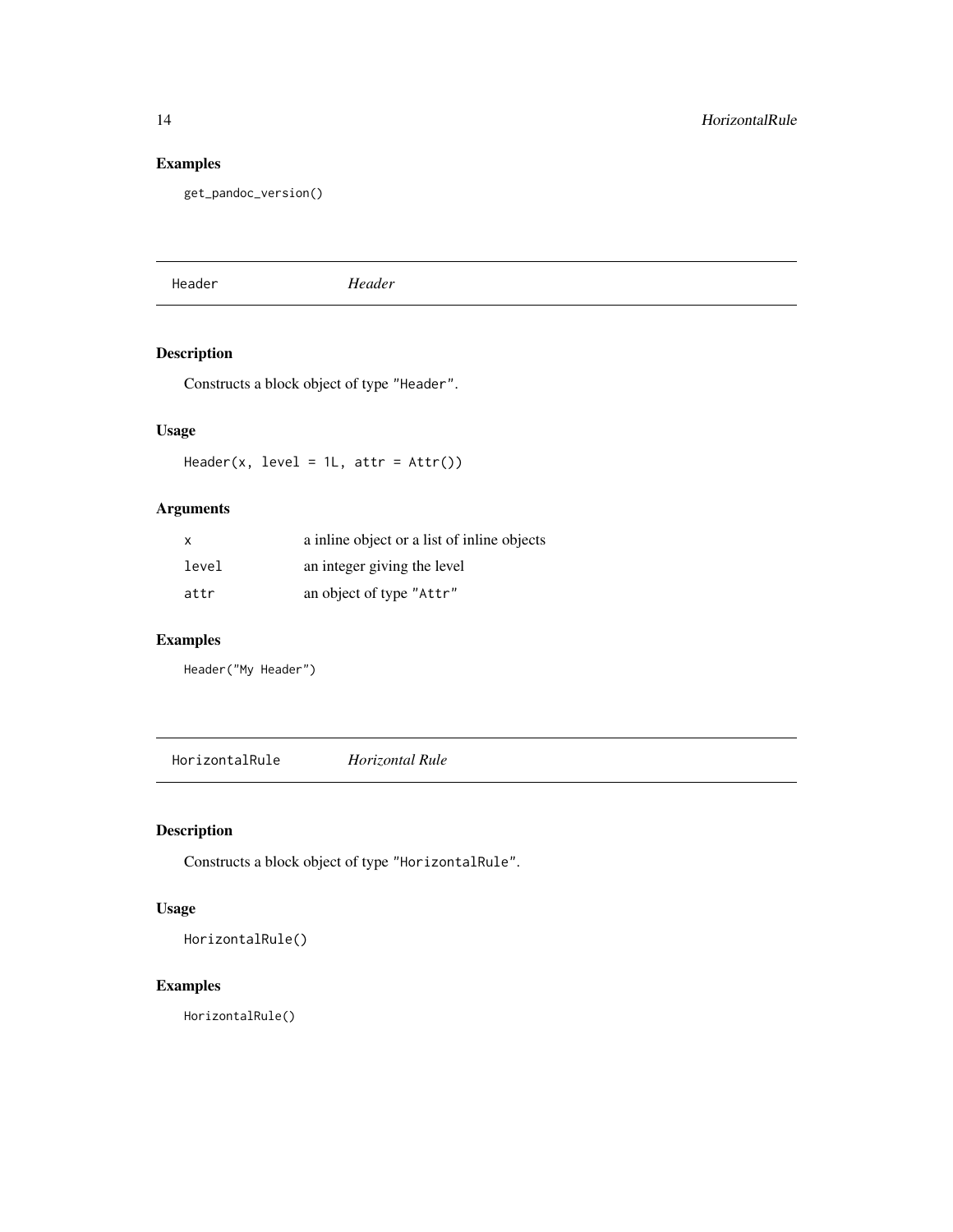<span id="page-14-0"></span>

Constructs an inline object of type "Image".

#### Usage

```
Image(target, text, caption = "", attr = Attr())
```
#### Arguments

| target  | a character string giving the target (hyper reference)              |
|---------|---------------------------------------------------------------------|
| text    | a inline object or a list of inline objects giving the visible part |
| caption | a character string describing the picture                           |
| attr    | an optional object of type "Attr"                                   |

#### Details

Further Usage examples can be found in the README.

#### Examples

```
Image("https:://Rlogo.jpg", "some_text", "fig:some_caption")
```

| is.block<br><b>Block Objects</b> |
|----------------------------------|
|----------------------------------|

# Description

Tests if an object has the class attribute "block".

#### Usage

is.block(x)

#### Arguments

x an object to be tested.

#### Value

a logical indicating if the provided object is of type "block".

#### Examples

is.block(as.block(NULL))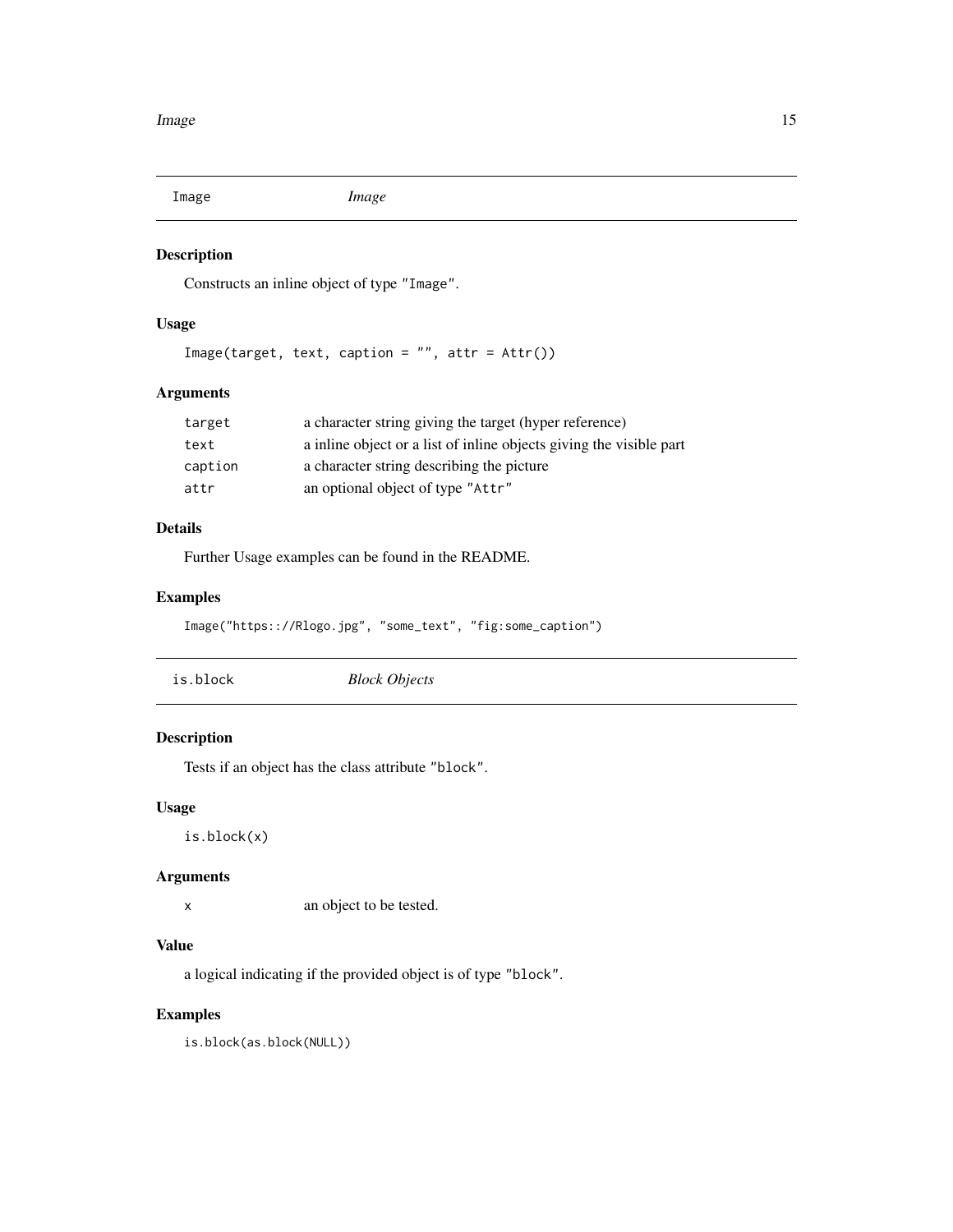<span id="page-15-0"></span>

Tests if an object has the class attribute "inline".

#### Usage

is.inline(x)

#### Arguments

x an object to be tested.

#### Value

a logical indicating if the provided object is of type "inline".

# Examples

is.inline(as.inline(NULL))

LineBreak *Hard Line Break*

# Description

Constructs an inline object of type "LineBreak".

#### Usage

LineBreak()

# Examples

LineBreak()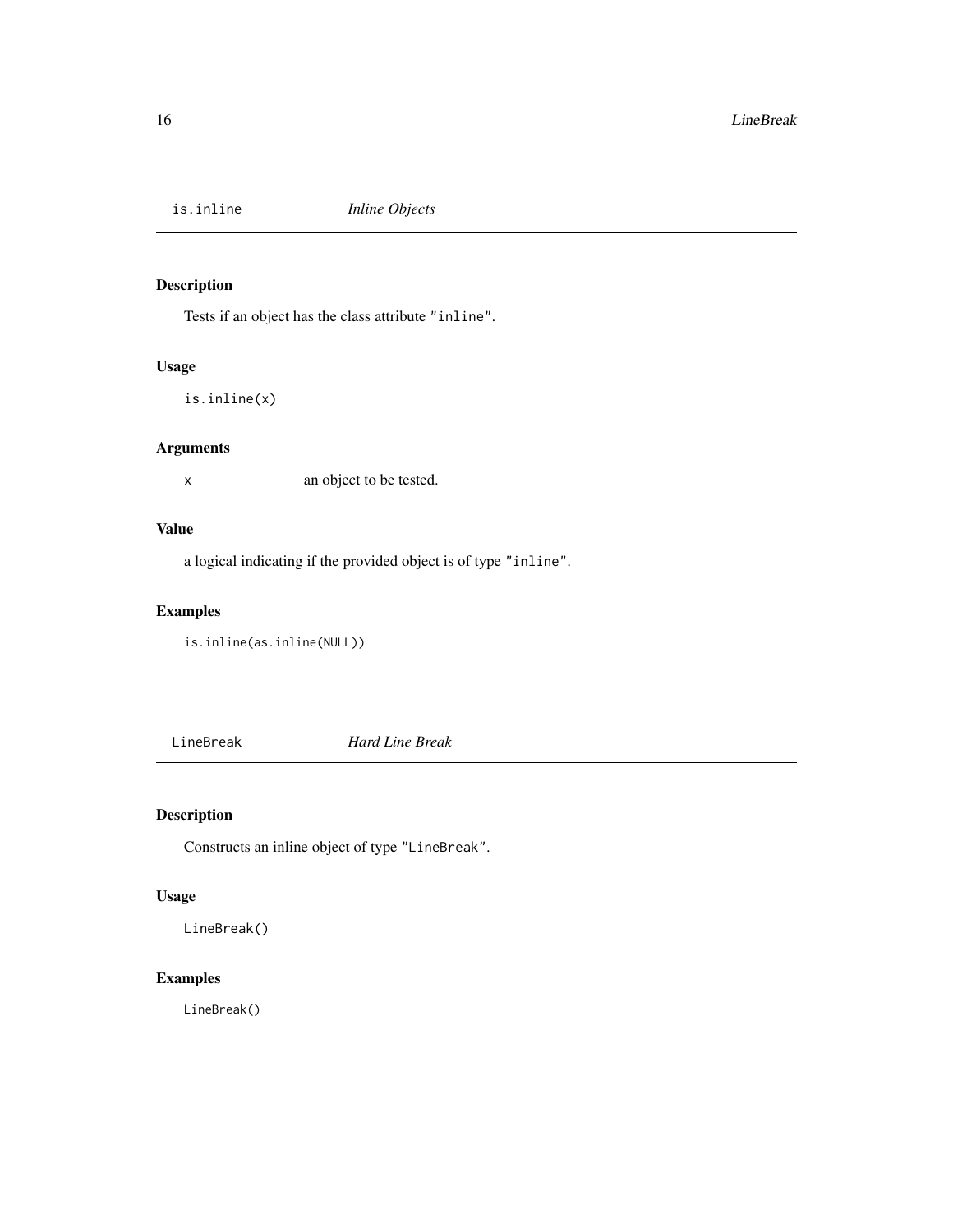<span id="page-16-0"></span>

Constructs an inline object of type "Link".

# Usage

Link(target, text, title = "", attr = Attr())

# Arguments

| target | a character string giving the target (hyper reference)              |
|--------|---------------------------------------------------------------------|
| text   | a inline object or a list of inline objects giving the visible part |
| title  | an optional character string giving the title                       |
| attr   | an optional object of type "Attr"                                   |

#### Details

Further Usage examples can be found in the README.

# Examples

```
Link("https://cran.r-project.org/", "Text_Shown", "some title")
```
ListAttributes *ListAttributes*

#### Description

A constructor for pandoc list attributes.

#### Usage

```
ListAttributes(
  first_number = 1L,
  style = "DefaultStyle",
  delim = "DefaultDelim"
\mathcal{L}
```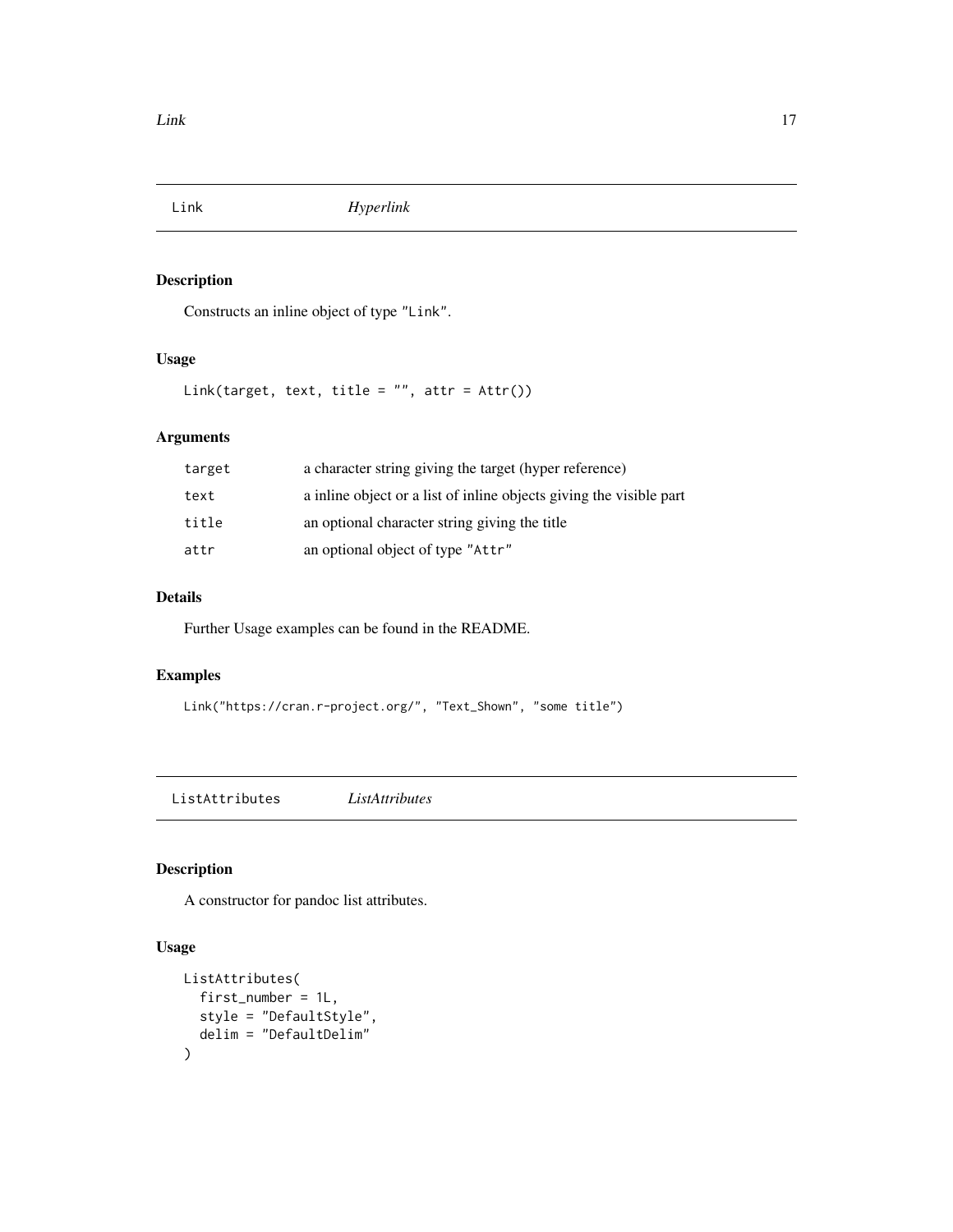# <span id="page-17-0"></span>Arguments

| first_number | an integer giving the first number of the list                                                                                                                |
|--------------|---------------------------------------------------------------------------------------------------------------------------------------------------------------|
| stvle        | a character string giving the style, possible values are "Default Style", "Example",<br>"Decimal", "LowerRoman", "UpperRoman", "LowerAlpha" and "UpperAlpha". |
| delim        | a character string giving the delimiter, possible values are "DefaultDelim",<br>"Period", "OneParen" and "TwoParens".                                         |

Math *TeX Math*

#### Description

Constructs an inline object of type "Math".

# Usage

Math(x)

# Arguments

x a character string

# Examples

Math("3\*x^2")

Note *Note*

# Description

Constructs an inline object of type "Note".

#### Usage

Note(x)

# Arguments

x a pandoc block object or a list of pandoc block objects

# Examples

block <- Plain("x") Note(block)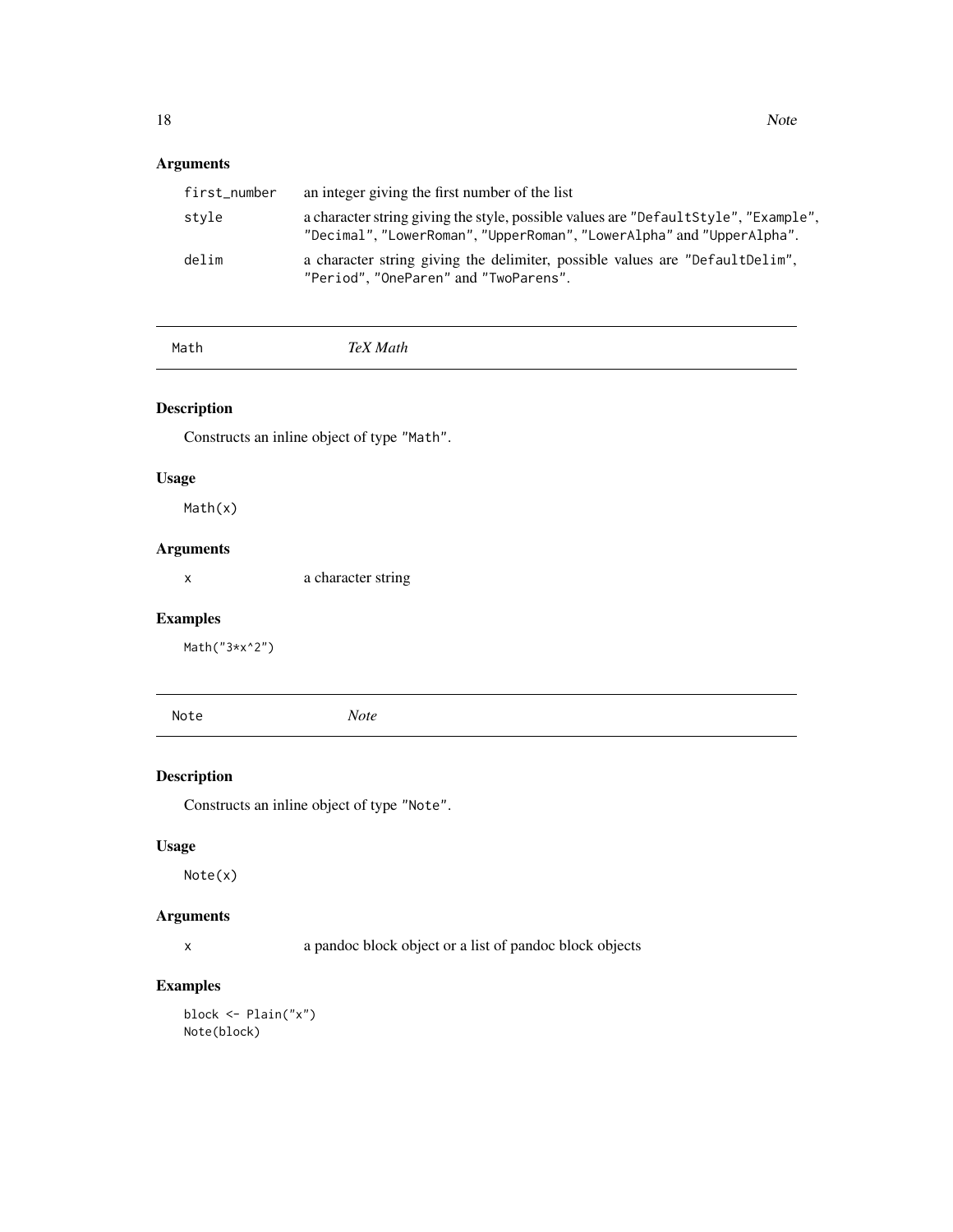<span id="page-18-2"></span><span id="page-18-0"></span>

Constructs a block object of type "Null".

#### Usage

Null()

# Examples

Null()

<span id="page-18-1"></span>OrderedList *Ordered List*

# Description

Constructs a block object of type "OrderedList".

#### Usage

OrderedList(lattr, llblocks)

#### Arguments

| lattr    | a list of attributes      |
|----------|---------------------------|
| llblocks | a list of lists of blocks |

#### Examples

```
ordered_1 <- Plain("A")
ordered_2 <- list(Plain(Str("B")))
ordered_3 <- list(Plain(list(Str("C"))))
OrderedList(ListAttributes(), ordered_1)
OrderedList(ListAttributes(), list(ordered_1, ordered_2, ordered_3))
```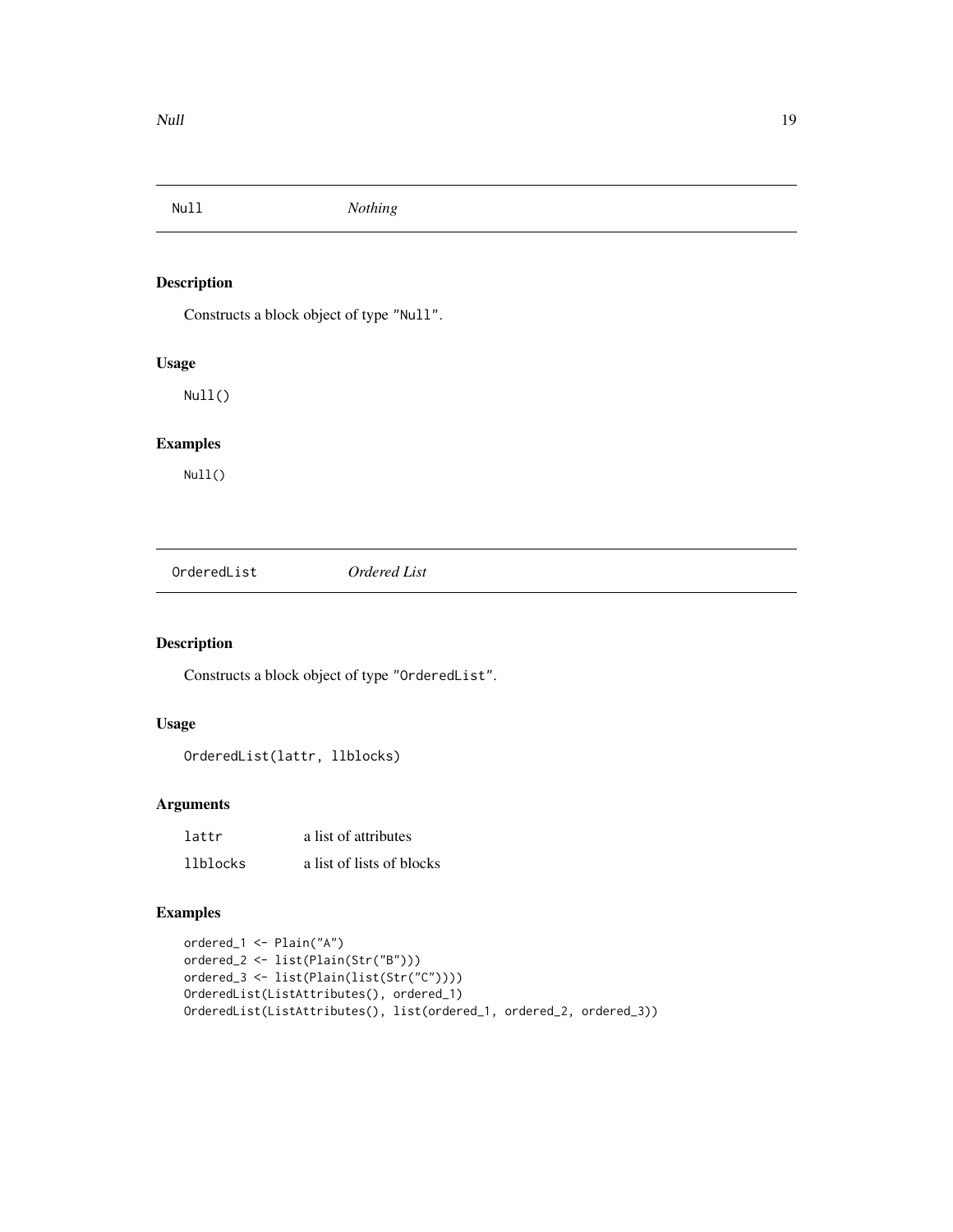<span id="page-19-0"></span>

Utility functions for testing filters

#### Usage

```
pandoc_to_json(file, from = "markdown")
pandoc_from_json(json, to = "markdown", exchange = c("file", "arg"))
```
# Arguments

| file     | file name                                               |
|----------|---------------------------------------------------------|
| from     | markdown, html, latex or native                         |
| json     | a JSON representation of the AST to be passed to pandoc |
| to       | markdown, html, latex or native                         |
| exchange | a character string                                      |

<span id="page-19-1"></span>

Para *Paragraph*

#### Description

Constructs a block object of type "Para".

#### Usage

Para(x)

#### Arguments

x a inline object or list of inline objects

#### Examples

Para("x")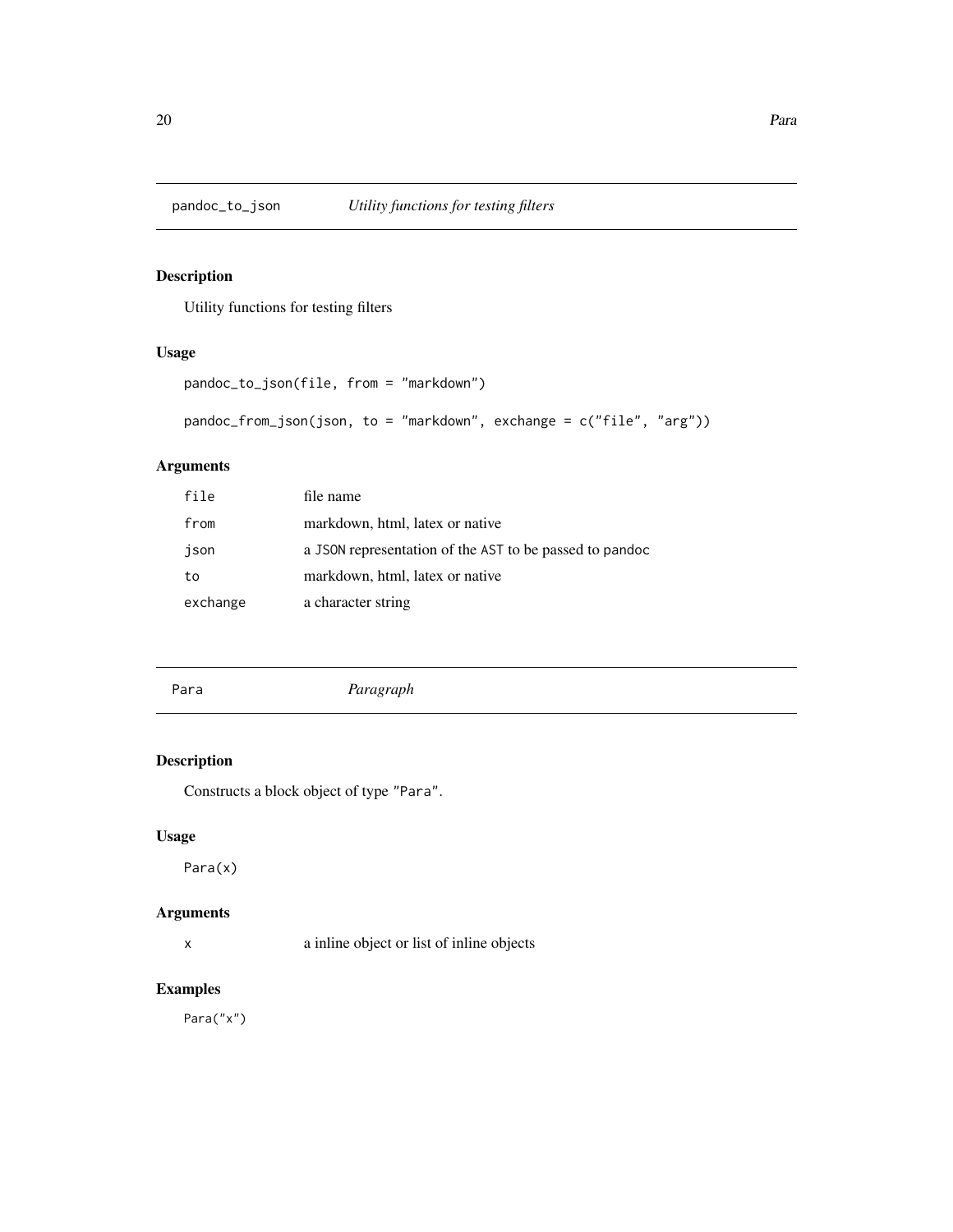<span id="page-20-1"></span><span id="page-20-0"></span>

Constructs a block object of type "Plain", a plain paragraph.

#### Usage

Plain(x)

#### Arguments

x a inline object or list of inline objects

### Examples

Plain("x")

Quoted *Quoted Text*

#### Description

Constructs an inline object of type "Quoted".

#### Usage

```
Quoted(x, quot_ztype = "DoubleQuote")
```
#### Arguments

|            | a inline object or a list of inline objects                                        |
|------------|------------------------------------------------------------------------------------|
| quote_type | a character giving the quote type, valid types are "SingleQuote" and "DoubleQuote" |

#### Examples

```
Quoted("some text", quote_type="SingleQuote")
Quoted("some text", quote_type="DoubleQuote")
```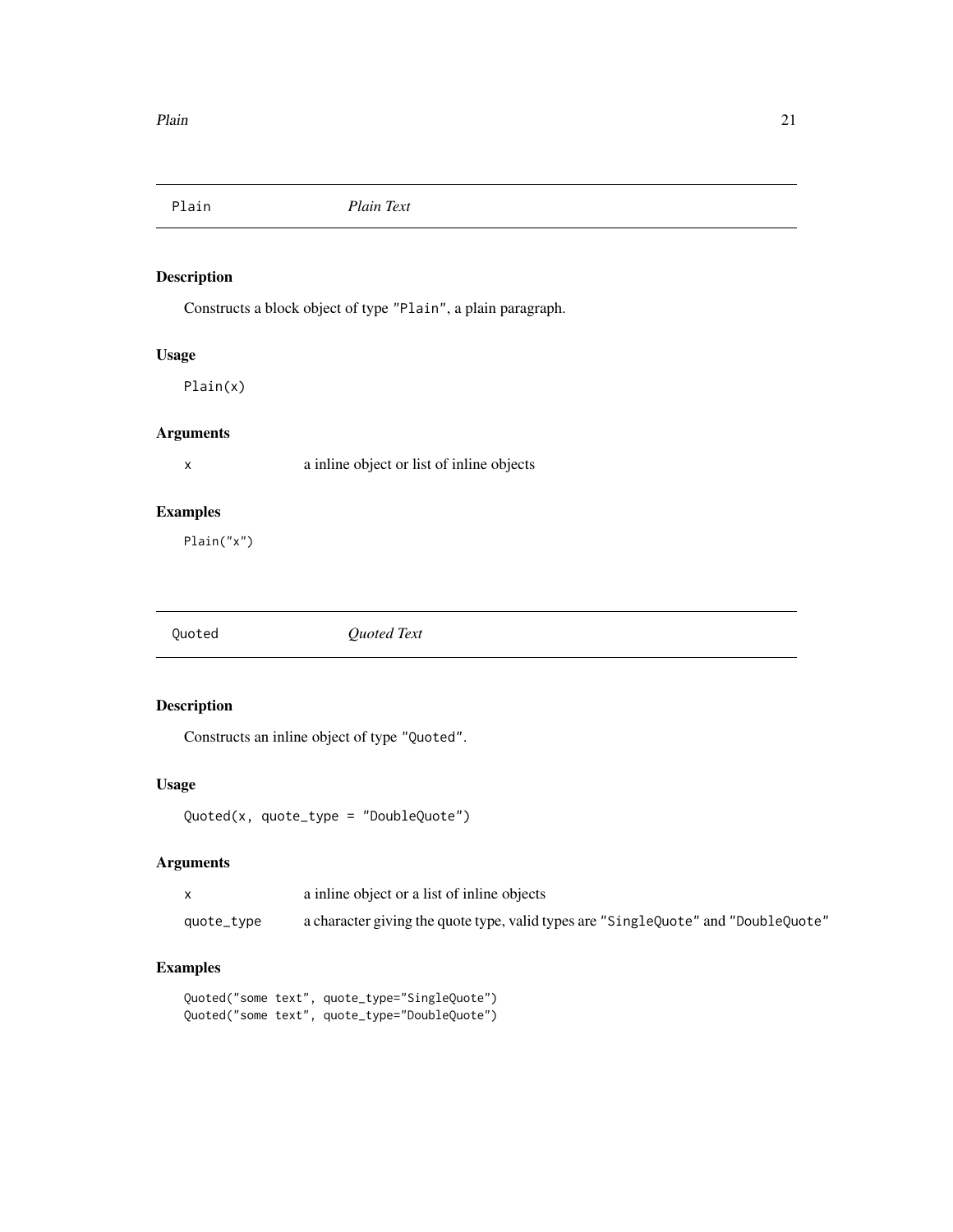<span id="page-21-0"></span>RawInline *Raw Inline*

# Description

Constructs an inline object of type "RawInline".

#### Usage

```
RawInline(format, x)
```
# Arguments

| format | a character string giving the format (e.g. "latex", "html") |  |
|--------|-------------------------------------------------------------|--|
|        | a character string giving the inline                        |  |

#### Examples

RawInline("latex", "some RawInline")

set\_pandoc\_path *Set Pandoc Path*

#### Description

Set the path to pandoc.

#### Usage

```
set_pandoc_path(path = "pandoc")
```
#### Arguments

path a character giving the location of pandoc (default is "pandoc" which uses the pandoc set in the system path).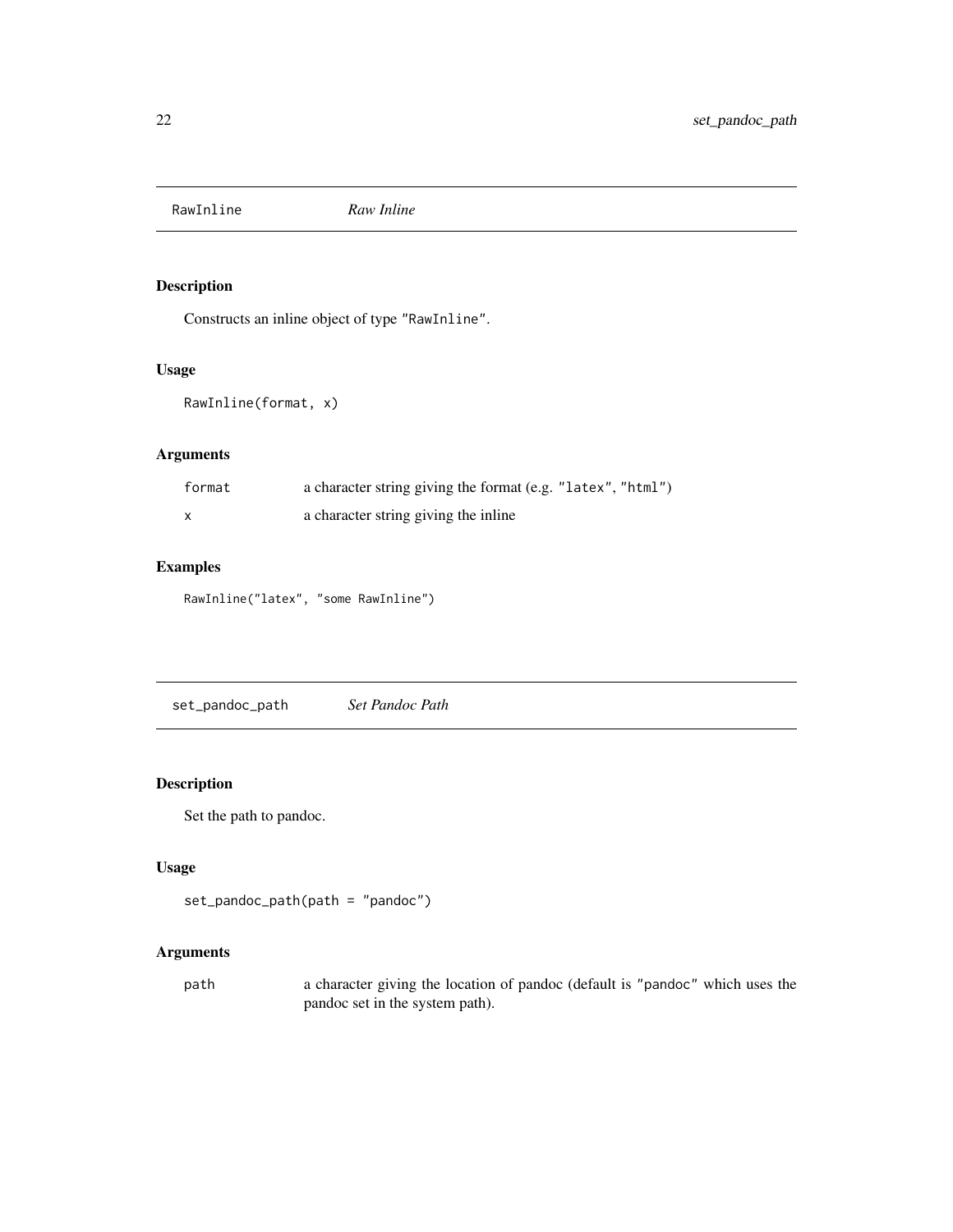<span id="page-22-0"></span>

Constructs an inline object of type "SmallCaps".

#### Usage

SmallCaps(x)

#### Arguments

x a inline object or a list of inline objects

# Examples

SmallCaps("The latex command for 'small caps' is 'textsc'!")

SoftBreak *Soft Line Break*

# Description

Constructs an inline object of type "SoftBreak".

#### Usage

SoftBreak()

# Examples

SoftBreak()

Space *Inter-word space*

#### Description

Constructs an inline object of type "Space".

#### Usage

Space()

#### Examples

Space()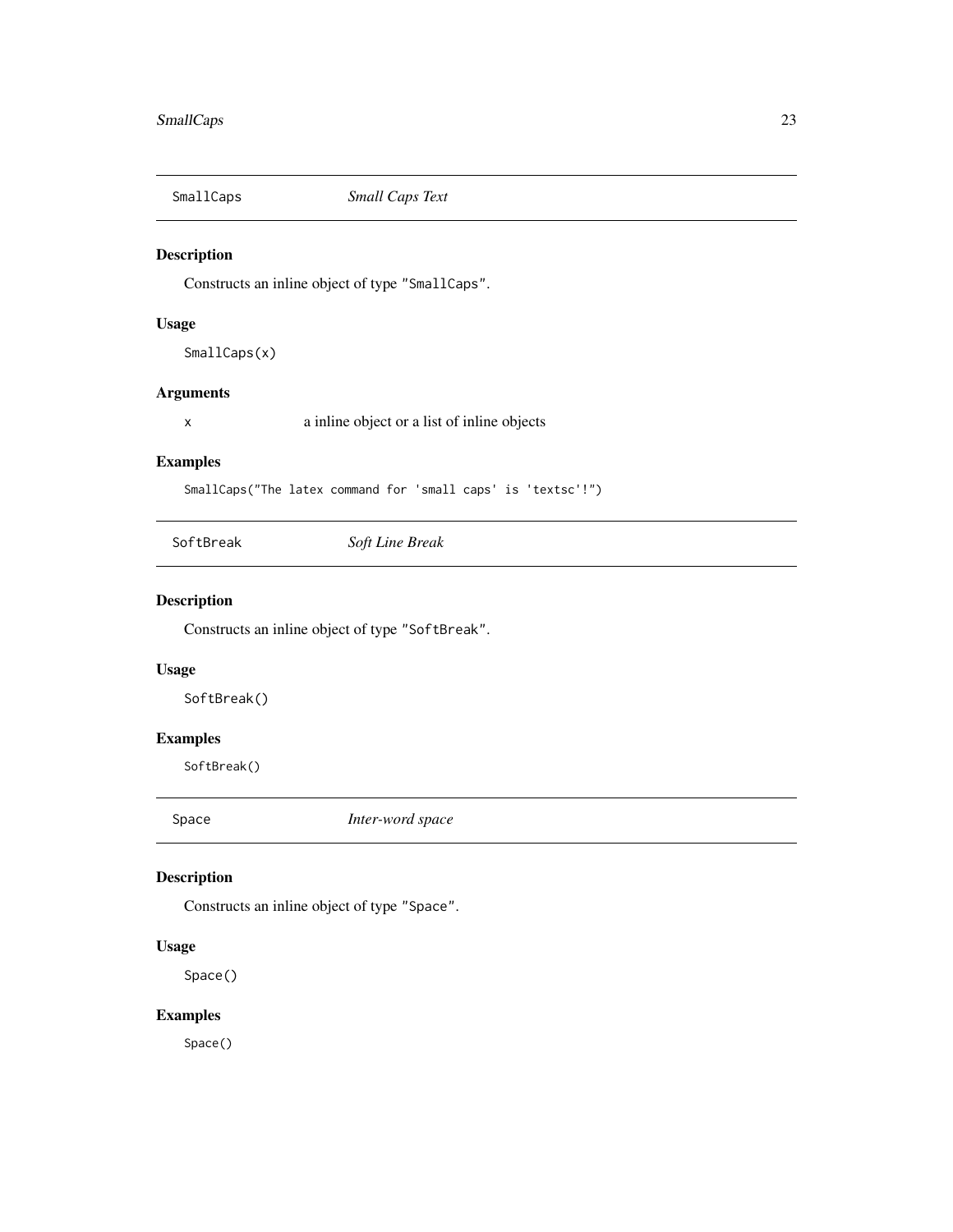<span id="page-23-0"></span>

Constructs an inline object of type "Span".

#### Usage

Span(attr, inline)

#### Arguments

| attr   | an object of type "Attr"                                        |
|--------|-----------------------------------------------------------------|
| inline | a inline object or a list of inline objects which will be shown |

#### Examples

```
attr <- Attr("A", "B", list(c("C", "D")))
Span(attr, "some inline string")
```
Str *Text (String)*

#### Description

Constructs an inline object of type "Str".

#### Usage

Str(x)

#### **Arguments**

x a character string

#### Details

To minimize the amount of unnecessary typing, pandoc filters automatically converts character strings to pandoc objects of type "Str" if needed. Furthermore, if a single inline object is provided where a list of inline objects is needed pandocfilters automatically converts this inline object into a list of inline objects. For example, the canonical way to emphasize the character string "some text" would be Emph(list(Str("some text"))) since single inline objects are automatically transformed to lists of inline objects, this is equivalent to Emph(Str("some text")). Since a character string is automatically transformed to an inline object, this is is equivalent to Emph("some string"). In short, whenever a list of inline objects is needed one can also use a single inline object or a character string.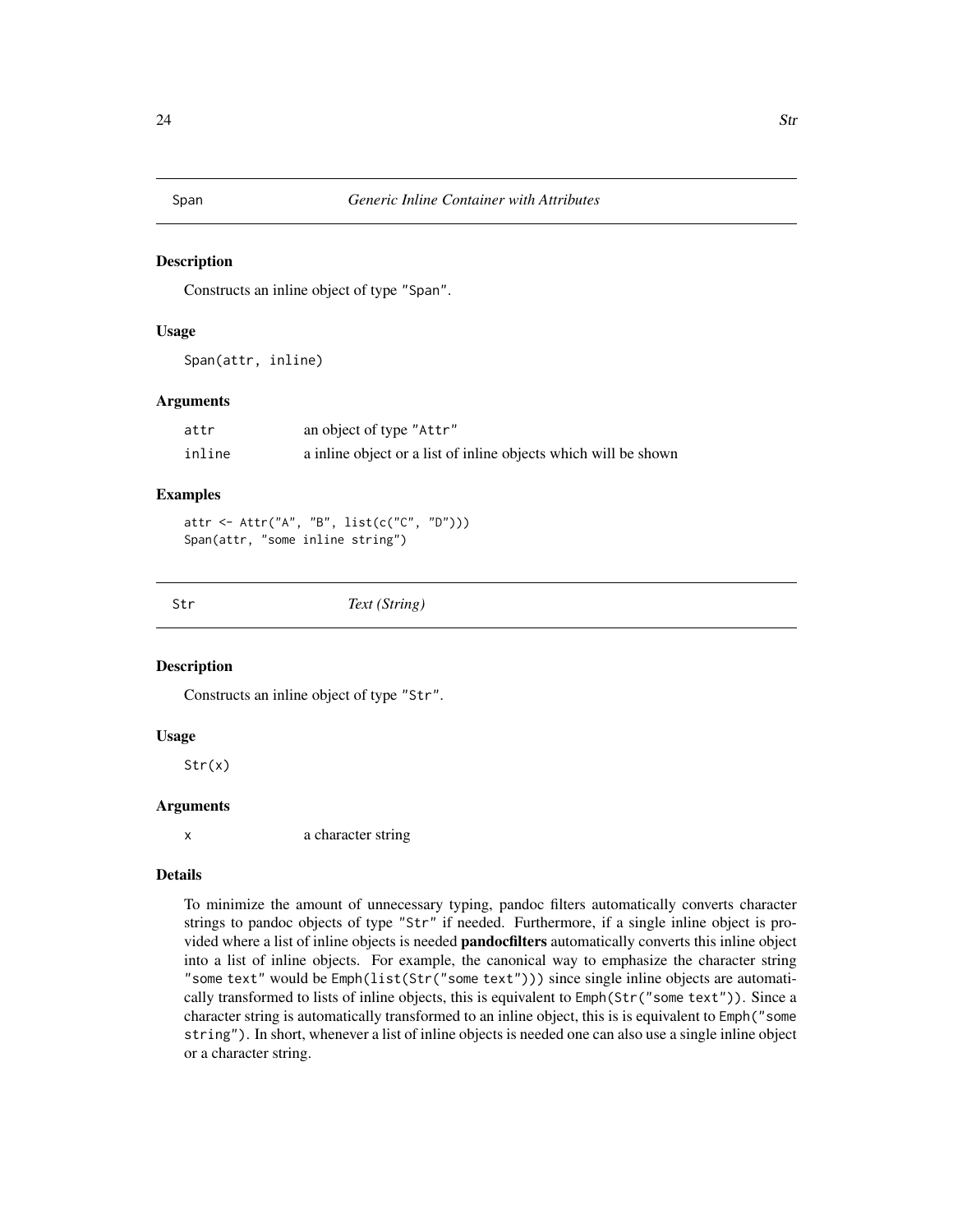#### <span id="page-24-0"></span>Strikeout 25

# Examples

Str("SomeString")

Strikeout *Strikeout Text*

# Description

Constructs an inline object of type "Strikeout".

#### Usage

Strikeout(x)

# Arguments

x a inline object or a list of inline objects

# Examples

```
Strikeout("strikeout")
```
Strong *Strongly Emphasized Text*

# Description

Constructs an inline object of type "Strong".

#### Usage

Strong(x)

#### Arguments

x a inline object or a list of inline objects

#### Examples

Strong("strong")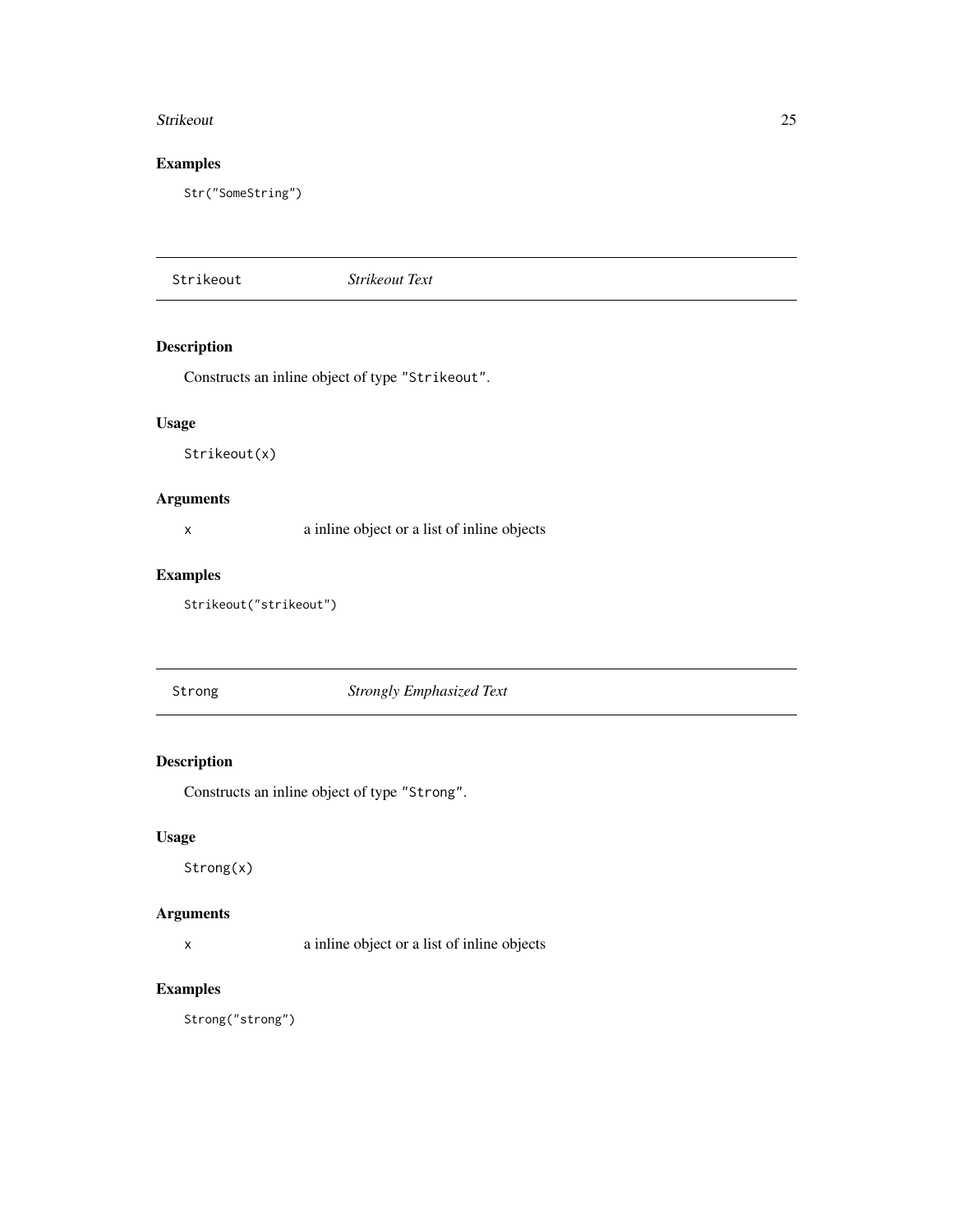<span id="page-25-0"></span>

Constructs an inline object of type "Subscript".

#### Usage

Subscript(x)

#### Arguments

x a inline object or a list of inline objects

#### Examples

Subscript("some text written in superscript")

Superscript *Superscripted Text*

### Description

Constructs an inline object of type "Superscript".

#### Usage

Superscript(x)

# Arguments

x a inline object or a list of inline objects

#### Examples

Superscript("some text written in superscript")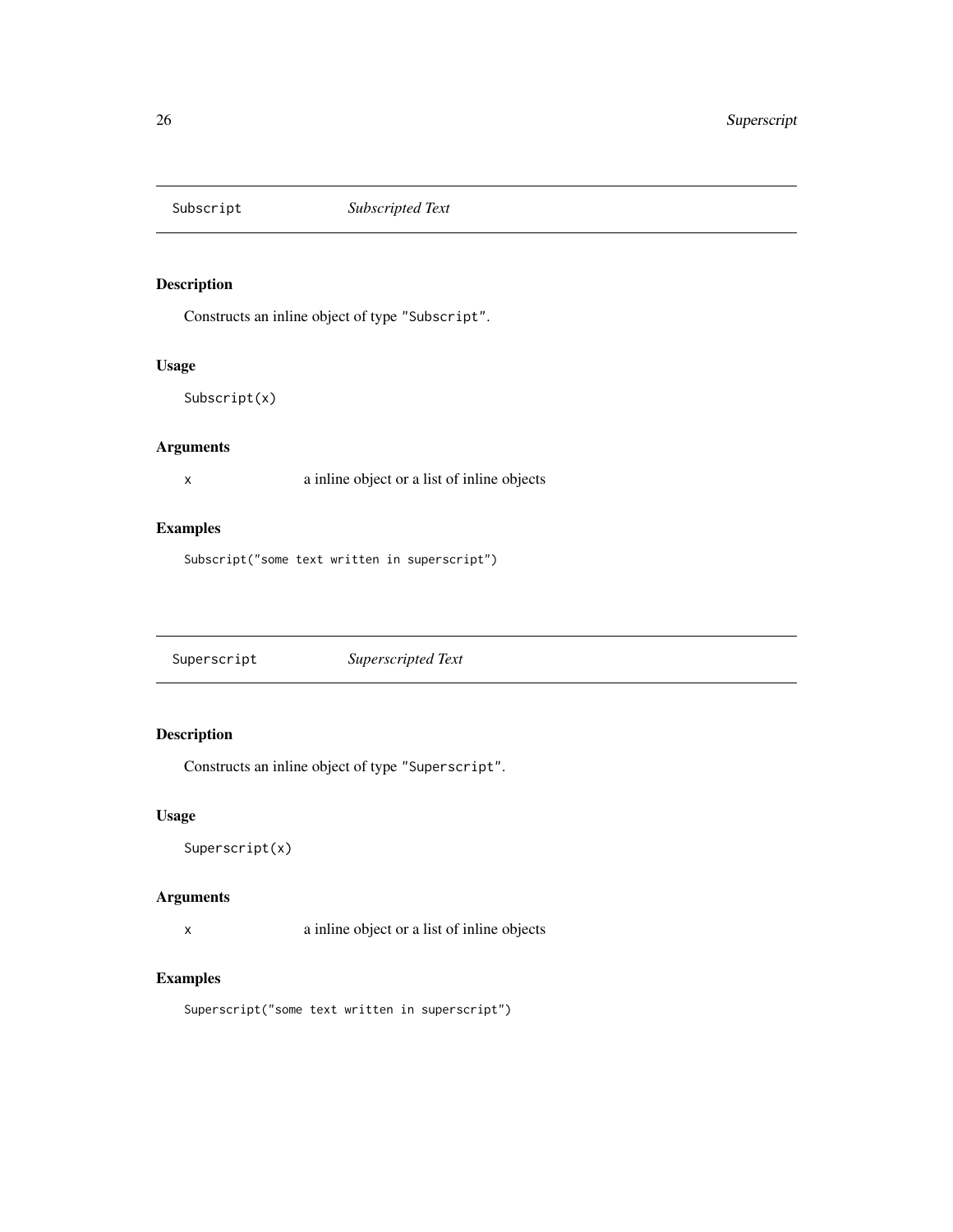<span id="page-26-1"></span><span id="page-26-0"></span>Table *Table*

### Description

Constructs a block object of type "Table".

#### Usage

```
Table(
  rows,
 col_names = NULL,
 aligns = NULL,
 col_width = NULL,
  caption = list()
)
```
# Arguments

| rows            | an object of class "matrix", "data. frame", "table" or a list of lists of pandoc<br>objects of type "TableCell"           |
|-----------------|---------------------------------------------------------------------------------------------------------------------------|
| $col$ $\_names$ | a list of objects of type "TableCell"                                                                                     |
| aligns          | a character vector of alignments, possible values are "I" for left, "r" for right,<br>"c" for center and "d" for default. |
| col width       | a numeric vector                                                                                                          |
| caption         | a inline object or a list of inline objects giving the caption                                                            |

# Details

Table, with caption, column alignments (required), relative column widths  $(0 =$  default), column headers (each a list of blocks), and rows (each a list of lists of blocks)

TableCell *Table Cell*

#### Description

Table cells is a constructor for plain table cells.

# Usage

```
TableCell(x)
```
#### Arguments

x a character string giving the content of the table cell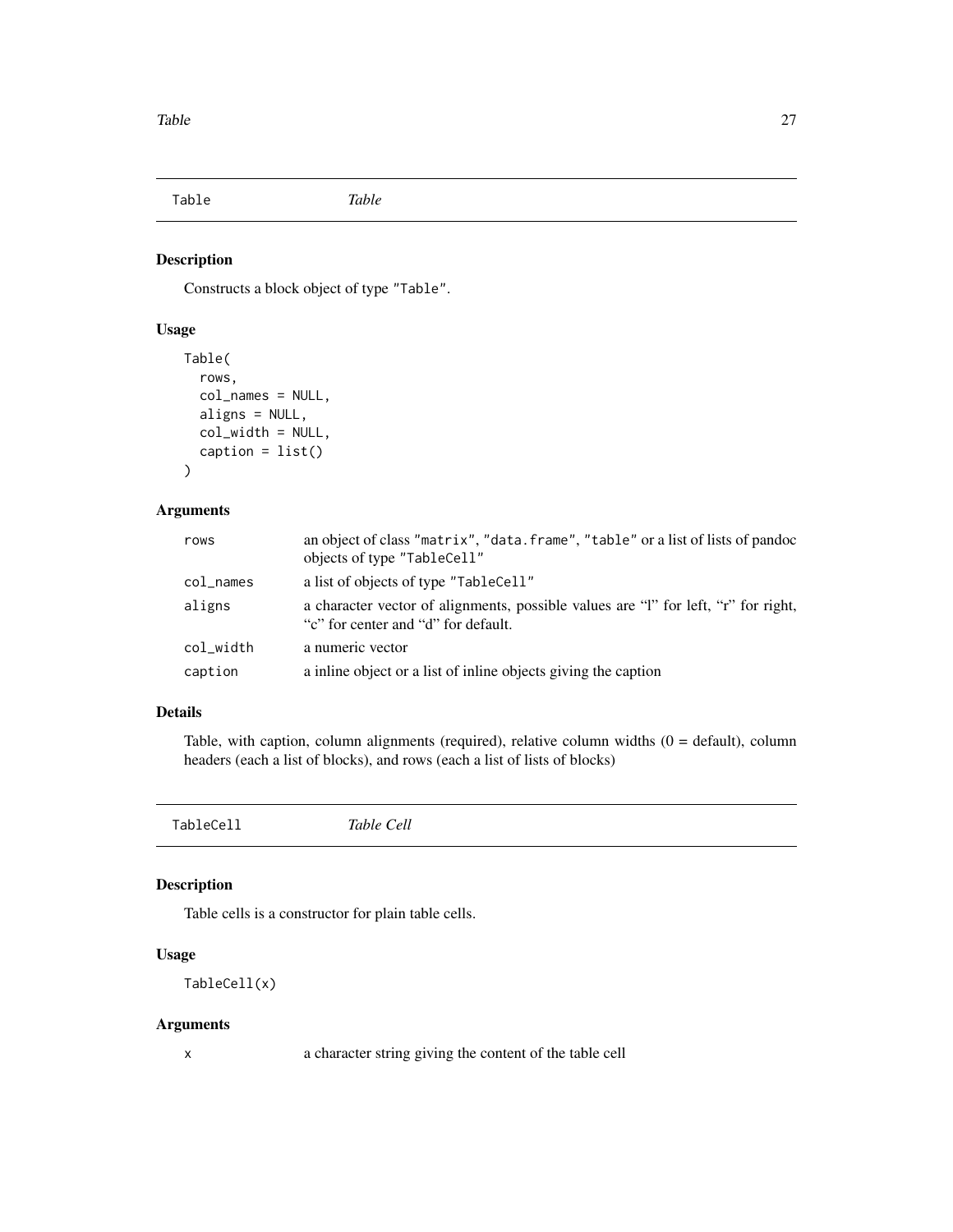# <span id="page-27-0"></span>Details

In general table cells are a list of block elements, the constructor TableCell creates a plain table cell.

#### Examples

```
TableCell("Cell 1")
```
<span id="page-27-1"></span>write.pandoc *Write the JSON-formatted AST to a connection*

#### Description

Write the JSON-formatted AST to a connection.

# Usage

```
write.pandoc(json, file, format, exchange = c("arg", "file"))
```
#### Arguments

| ison     | a JSON representation of the AST to be written out                                      |
|----------|-----------------------------------------------------------------------------------------|
| file     | a connection object or a character string to which the JSON-formatted AST is<br>written |
| format   | a character string giving the format (e.g. "latex", "html")                             |
| exchange | a character string                                                                      |

# Details

If you want to apply a filter to the document before it get's written out, or your pandoc installation is not registered in the PATH it can be favorable to provide your own writer function to the document class.